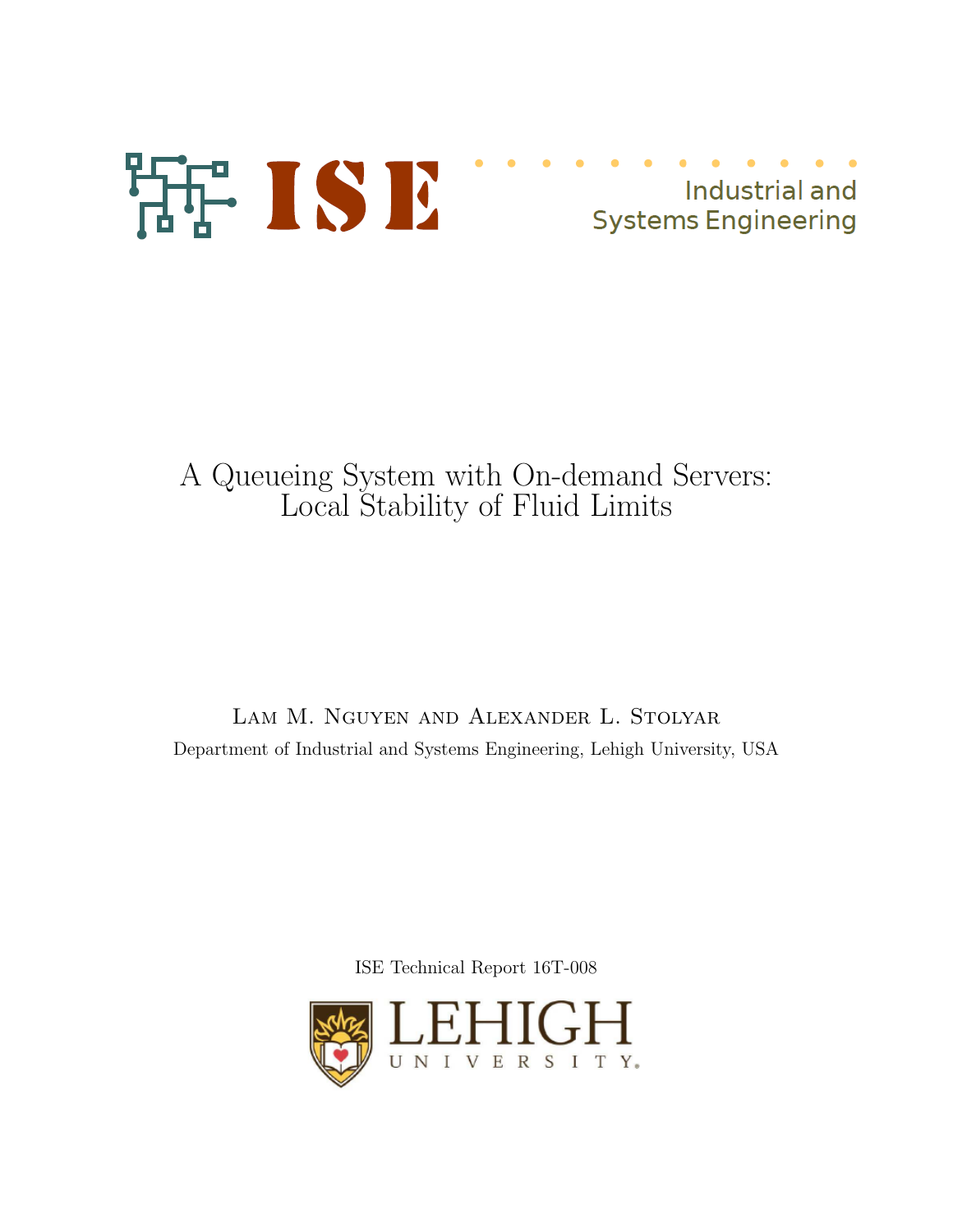# A queueing system with on-demand servers: local stability of fluid limits

Lam M. Nguyen Department of Industrial and Systems Engineering Lehigh University Bethlehem, PA 18015 lmn214@lehigh.edu

Alexander L. Stolyar Department of Industrial and Systems Engineering Lehigh University Bethlehem, PA 18015 stolyar@lehigh.edu

September 8, 2016

#### Abstract

We study a system, where a random flow of customers is served by servers (called agents) invited on-demand. Each invited agent arrives into the system after a random time; after each service completion, an agent returns to the system or leaves it with some fixed probabilities. Customers and/or agents may be impatient, that is, while waiting in queue, they leave the system at a certain rate (which may be zero). We consider the queue-length-based feedback scheme, which controls the number of pending agent invitations, depending on the customer and agent queue lengths and their changes. The basic objective is to minimize both customer and agent waiting times.

We establish the system process fluid limits in the asymptotic regime where the customer arrival rate goes to infinity. We use the machinery of switched linear systems and common quadratic Lyapunov functions to approach the stability of fluid limits at the desired equilibrium point, and derive a variety of sufficient local stability conditions. For our model, we conjecture that local stability is in fact sufficient for global stability of fluid limits; the validity of this conjecture is supported by numerical and simulation experiments. When local stability conditions do hold, simulations show good overall performance of the scheme.

Keywords: service systems, queues, call centers, on-demand agent invitation, abandonment, fluid limit, dynamic system stability, switched linear system, common quadratic Lyapunov function

## 1 Introduction

Consider a service system where a random flow of customers arrive exogenously. Servers, called agents, can be invited on-demand at any time. Invited agents arrive into the system not immediately, but after a random delay. When a customer is matched with an agent, a service occurs. After completing the service, the agent can either leave the system or return to serve more customers. Customers and/or agents may be impatient, that is, they abandon the system if their wait in queue exceeds some random *patience time*. The objective is to keep waiting times of both customers and agents small. Such system is schematically shown in Figure [1.](#page-5-0)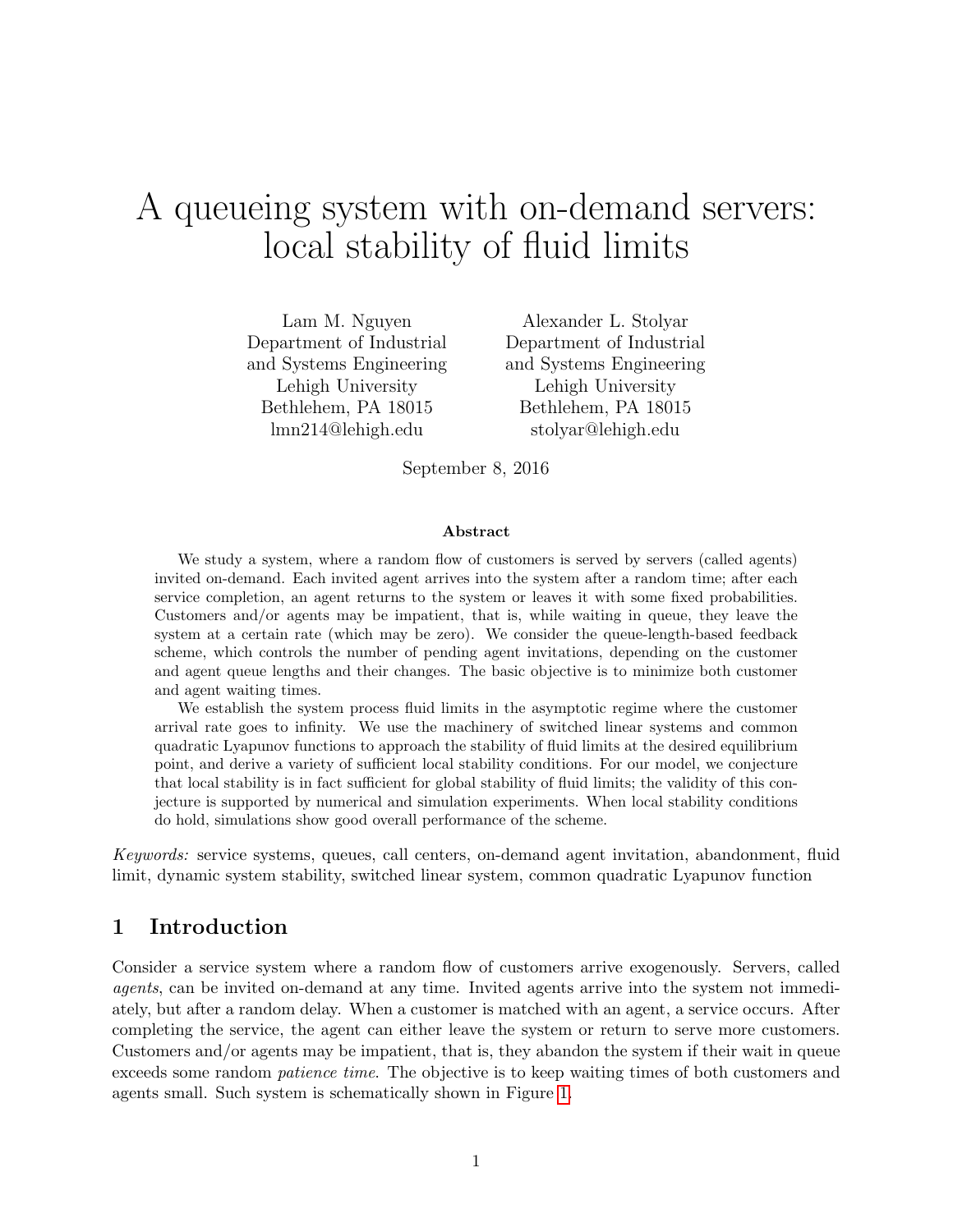The model we consider is a generalized version of that in  $[13, 14]$  $[13, 14]$ . In  $[14]$ , there is no abandonment for both queues, and agents always leave the system after service completions. The model in [\[13\]](#page-21-0) also has no abandonment, but, like in our model, an agent may return to the system after a service completion. Thus, our model is more realistic in many scenarios because customer abandonment is a key factor for call center operations (see e.g. [\[6,](#page-21-2) [21\]](#page-22-0)).

More specifically, the model in this paper is as follows. Customers arrive as a Poisson process and join a customer queue if no agent is available. Agents can be invited into the system exogenously, and join an agent queue after a random exponentially distributed time. There is an infinite pool of potential agents, which can be invited to serve customers. Customer service times are i.i.d. exponential. After the service completion, the customer leaves the system while the agent can return to the agent queue with some fixed probability. The matching of customers and agents is done in first-come-first-served (FCFS) order. The head-of-the-line customer and agent are matched immediately and together go to service, that is, there cannot be non-zero number of customers and agents simultaneously in the customer and agent queues. Customers and/or agents may be impatient and the patience times are independently exponentially distributed.

The model is primarily motivated by call/contact centers (see [\[20\]](#page-22-1)), where agents that we consider are highly skilled. It is not reasonable to set a fixed working schedule for these agents since their time is very valuable. Instead, they are invited on-demand in real time. The purpose is to design a real-time adaptive agent invitation scheme that minimizes customer and agent waiting times. However, designing an effective, simple and robust agent invitation strategy is non-trivial due to randomness in agent behavior.

We study a feedback-based adaptive scheme of [\[20,](#page-22-1) [14,](#page-21-1) [13\]](#page-21-0), called *queue-length-based feedback* scheme, which controls the number of pending agent invitations, depending on the customer and/or agent queue lengths and their changes. The algorithm analysis in this paper is substantially more challenging due to greater generality of our model. Just like in [\[13,](#page-21-0) [14\]](#page-21-1), we consider a "stylized" version of the invitation scheme to make the analysis more tractable. Our simulation experiments in section [7.2](#page-17-0) show that the behavior of the stylized scheme is very close to that of the more practical version of the queue-length-based feedback scheme.

We consider the system in the asymptotic regime where the customer arrival rate goes to infinity while the distributions of the agent response times, the service times and the patience times are fixed. We show convergence of the fluid-scaled process to the fluid limit (Theorem [1\)](#page-7-0), which satisfies a system of differential equations. The key property of interest is the convergence of the fluid limit trajectories to the equilibrium point (at which the queues are zero). This property is referred to as global stability of the fluid limits. Establishing global stability appears to be very challenging, due to the fact that fluid limits have complicated behavior – there are two domains where they follow different ODEs, and a "reflecting" boundary. In this paper, we focus on the *local stability* of fluid limits, defined as the stability of the dynamic system which describes fluid limit trajectories away from the boundary. The main results in this paper (Theorem [2\)](#page-8-0) give sufficient local stability conditions; the proof uses the machinery of switched linear systems and common quadratic Lyapunov functions [\[10,](#page-21-3) [19\]](#page-22-2). Theorem [2](#page-8-0) implies many useful sufficient local stability conditions (Corollaries [1](#page-8-1) - [12\)](#page-9-0) for special cases, including those where customers never abandon or agents certainly leave the system after service completions. (Some of these corollaries – namely, Corollaries [9,](#page-9-1) [10](#page-9-2) and [12](#page-9-0) – strengthen the results in [\[13\]](#page-21-0) for the non-abandonment system.) These sufficient local stability conditions are robust and easy to achieve in practice. Finally, we conjecture that, for our model,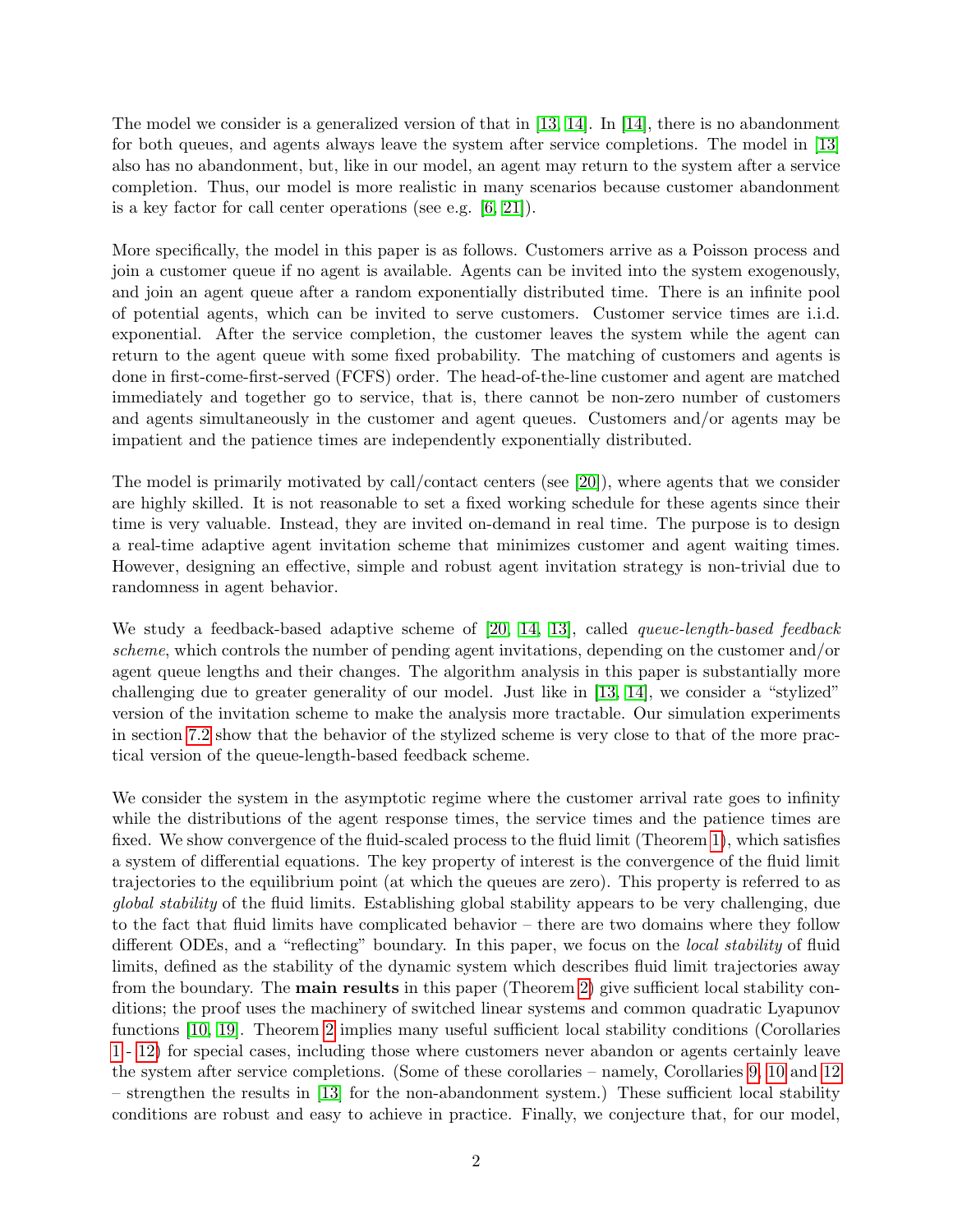local stability is in fact sufficient for global stability, based on a large number of numerical and simulation experiments. Our simulation experiments also show good overall performance of the feedback scheme when the local stability conditions do hold.

The model has many applications, or potential applications. For a general discussion of modern call/contact centers and their management, see, e.g.  $[1, 12]$  $[1, 12]$ . Another example is telemedicine  $[2]$ , where "agents" are doctors, invited on-demand to serve patients remotely. The model also arises in other applications, such as crowdsourcing-based customer service (see e.g. [\[5,](#page-21-7) [3\]](#page-21-8)), taxi-service system, buyers and sellers in a trading market, and assembly systems. The model has relation to classical assemble-to-order models, where customers are orders and "invited agents" are products, which cannot be produced/assembled instantly. The model is also related to "double-ended queues" (see e.g. [\[9,](#page-21-9) [11\]](#page-21-10)) and matching systems (see e.g. [\[7\]](#page-21-11)); although in such models arrivals of all types into the system are typically exogenous, as opposed to being controlled.

Paper organization. The rest of the paper is organized as follows. Some background facts on switched linear systems and common quadratic Lyapunov functions are given in section [2.](#page-4-0) In section [3,](#page-5-1) we describe the model and algorithm in detail. Section [4](#page-6-0) states the main results of the paper, which are proved in sections [5](#page-10-0) and [6.](#page-13-0) Section [7](#page-15-0) provides numerical and simulation experiments; it also contains our conjectures about global and local stability of fluid limits, supported by these experiments. A discussion of the results and future work is in section [8.](#page-20-0)

**Basic notation**: Symbols N,  $\mathbb{Z}$ ,  $\mathbb{R}$ ,  $\mathbb{R}_+$  denote the sets of natural, integer, real, real non-negative numbers, respectively.  $\mathbb{R}^d$  denotes the *d*-dimensional vector space.  $\mathbb{R}^{d \times d}$  denotes the set of all  $d \times d$ real matrices. The standard Euclidean norm of a vector  $x \in \mathbb{R}^n$  is denoted  $||x||$ . For a vector a and matrix A, we write their transposes as  $a^T$  and  $A^T$ , respectively. For a matrix A, we write its inverse and determinant as  $A^{-1}$  and det(A), respectively. We write  $x(\cdot)$  to mean the function (or random process)  $(x(t), t \ge 0)$ . For a real-valued function  $x(\cdot) : \mathbb{R}_+ \to \mathbb{R}$ , we use either  $x'(t)$  or  $(d/dt)x(t)$  to denote the derivative, and for  $x(\cdot): \mathbb{R}_+ \to \mathbb{R}^d$ ,  $(d/dt)x(t) = (x'_1(t), \ldots, x'_d(t))$ . For  $x \in \mathbb{R}, x^+ = \max\{x, 0\}$  and  $x^- = -\min\{x, 0\}$ ; and  $sgn(x) = 1$  if  $x > 0$ ,  $sgn(x) = 0$  if  $x = 0$ , and sgn(x) = −1 if  $x < 0$ . For  $x, y \in \mathbb{R}$ , we denote  $x \wedge y = \min\{x, y\}$  and  $x \vee y = \max\{x, y\}$ .  $a \Leftrightarrow b$ means "a is equivalent to b";  $a \Rightarrow b$  means "a implies b". We write  $x^r \to x \in \mathbb{R}^n$  to denote ordinary convergence in  $\mathbb{R}^n$ . For a finite set of scalar functions  $f_n(t)$ ,  $t \geq 0$ ,  $n \in \mathbb{N}$ , a point t is called *regular* if for any subset  $\mathbb{N}_0 \subseteq \mathbb{N}$ , the derivatives

$$
\frac{d}{dt} \max_{n \in \mathbb{N}_0} f_n(t) \text{ and } \frac{d}{dt} \min_{n \in \mathbb{N}_0} f_n(t)
$$

exist. (To be precise, we require that each derivative is proper: both left and right derivatives exist and are equal.)

Abbreviations: u.o.c. means uniform on compact sets convergence of functions, with the argument determined by the context (usually in  $[0, \infty)$ ); w.p.1 means with probability 1; i.i.d. means independent identically distributed; RHS means right hand side; FSLLN means functional strong law of large numbers; CQLF means common quadratic Lyapunov function; LTI system means linear time-invariant system.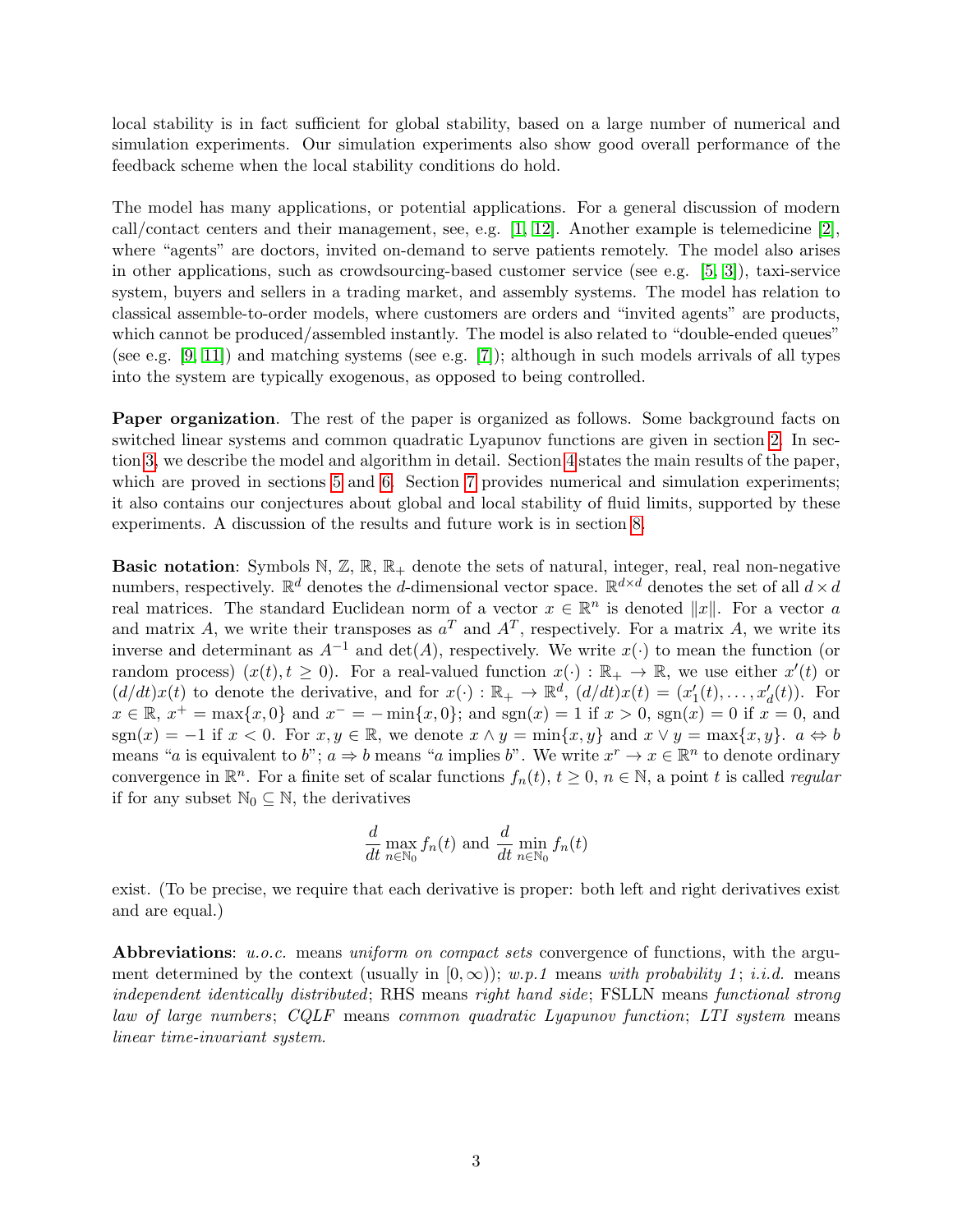# <span id="page-4-0"></span>2 Switched linear systems and CQLF

Common quadratic Lyapunov functions for switched linear systems play an important role in deriving our results. In this section, we provide some necessary background.

Consider a switched linear system

$$
\Sigma_S: u'(t) = A(t)u(t) , A(t) \in \mathcal{A} = \{A_1, \dots, A_m\}
$$
 (1)

where A is a set of matrices in  $\mathbb{R}^{n \times n}$ , and  $t \to A(t)$  is a mapping from nonnegative real numbers into A. (Usually, as in [\[19\]](#page-22-2), this mapping is required to be piecewise constant with only finitely many discontinuities in any bounded time-interval. In our case this additional condition is not important, because our switched system will have a continuous derivative; see equation [\(8\)](#page-7-1) below.) For  $1 \leq i \leq m$ , the i<sup>th</sup> constituent system of the switched linear system [\(1\)](#page-4-1) is the linear timeinvariant (LTI) system

<span id="page-4-1"></span>
$$
\Sigma_{A_i} : u'(t) = A_i u(t). \tag{2}
$$

The origin is an exponentially stable equilibrium of the switched linear system  $\Sigma_s$  if there exist real constants  $C > 0$ ,  $a > 0$  such that  $||u(t)|| \le Ce^{-at}||u(0)||$  for  $t \ge 0$ , for all solutions  $u(t)$  of the system [\(1\)](#page-4-1) (see [\[8,](#page-21-12) [19\]](#page-22-2)).

A symmetric square  $n \times n$  matrix M with real coefficients is *positive definite* if  $z^T M z > 0$  for every non-zero column vector  $z \in \mathbb{R}^n$ . A symmetric square  $n \times n$  matrix M with real coefficients is negative definite if  $z^T M z < 0$  for every non-zero column vector  $z \in \mathbb{R}^n$ . A square matrix A is called a *Hurwitz matrix* (or *stable matrix*) if every eigenvalue of A has strictly negative real part. The following fact is the Hurwitz criterion of matrices in  $\mathbb{R}^{3\times3}$  (see [\[16\]](#page-22-3)).

<span id="page-4-2"></span>**Proposition 1** ([\[16\]](#page-22-3)). Let  $L(\lambda) = \det(A - \lambda I) = 0$  be the characteristic equation of matrix A in  $\mathbb{R}^{3\times 3}$ :

$$
L(\lambda) = a_0 \lambda^3 + a_1 \lambda^2 + a_2 \lambda + a_3 = 0 , a_0 > 0.
$$
 (3)

Matrix A is Hurwitz if and only if  $a_1, a_2, a_3$  are positive and  $a_1a_2 > a_0a_3$ .

The function  $V(u) = u^T P u$  is a quadratic Lyapunov function (QLF) for the system  $\Sigma_A : u'(t) =$  $Au(t)$  if (i) P is symmetric and positive definite, and (ii)  $PA + A^T P$  is negative definite. Let  $\{A_1, \ldots, A_m\}$  be a collection of  $n \times n$  Hurwitz matrices, with associated stable LTI systems  $\Sigma_{A_1}, \ldots, \Sigma_{A_m}$ . Then the function  $V(u) = u^T P u$  is a common quadratic Lyapunov function (CQLF) for these systems if  $V$  is a QLF for each individual system (see [\[10,](#page-21-3) [19\]](#page-22-2)).

The following facts will be used in the proof of our main results (Theorem [2\)](#page-8-0).

**Proposition 2** ([\[10,](#page-21-3) [19\]](#page-22-2)). The existence of a CQLF for the LTI systems is sufficient for the exponential stability of the switched linear system.

<span id="page-4-4"></span>**Proposition 3** ([\[10,](#page-21-3) [19\]](#page-22-2)). Let  $A_1$  and  $A_2$  be Hurwitz matrices in  $\mathbb{R}^{n \times n}$ , and the difference  $A_1 - A_2$ has rank one. Then two systems  $u'(t) = A_1u(t)$  and  $u'(t) = A_2u(t)$  have a CQLF if and only if the matrix product  $A_1A_2$  has no negative real eigenvalues.

<span id="page-4-3"></span>**Proposition 4** ([\[18\]](#page-22-4)). If  $A_1^{-1}$  is non-singular, the product  $A_1A_2$  has no negative eigenvalues if and only if  $A_1^{-1} + \tau A_2$  is non-singular for all  $\tau \geq 0$ .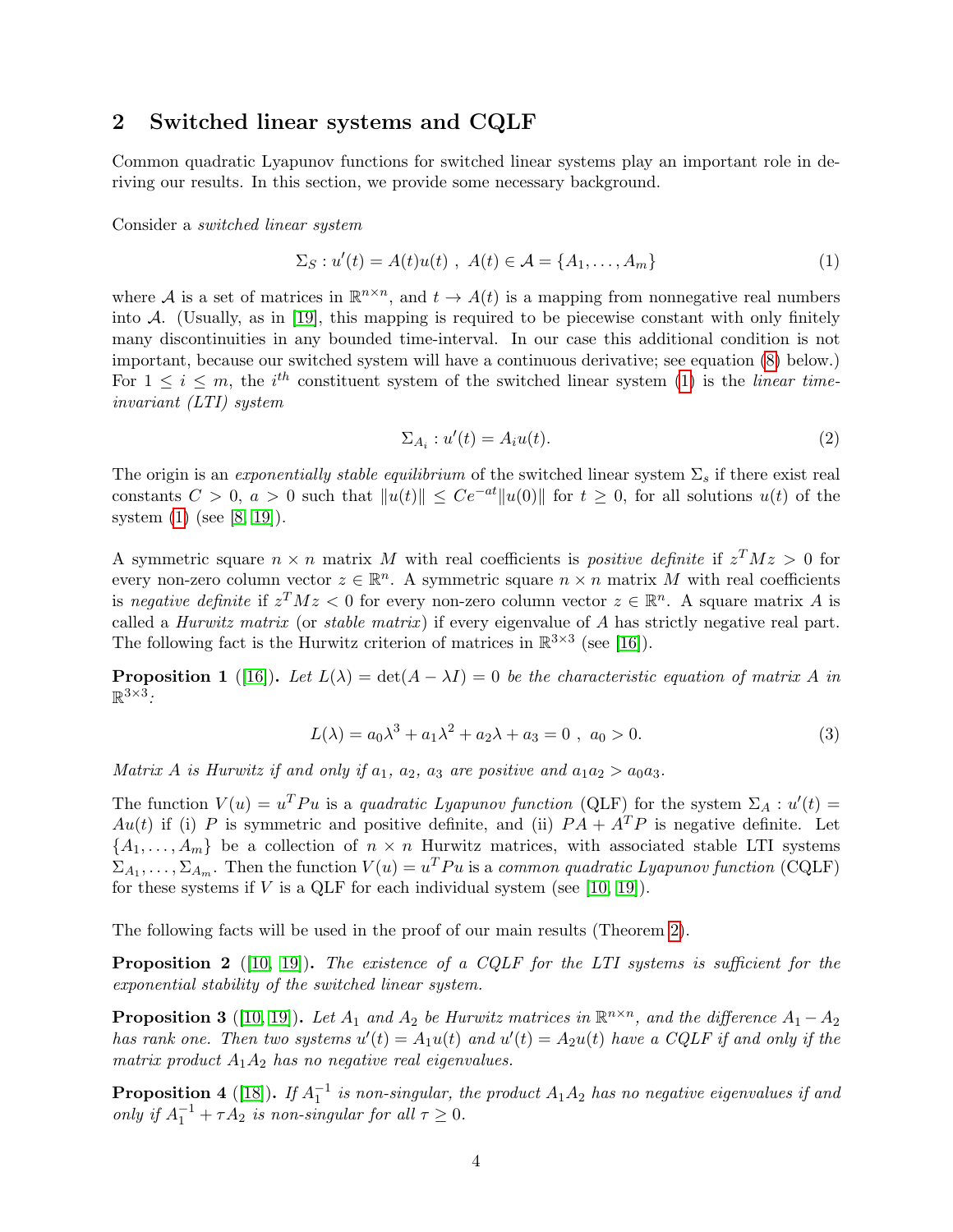# <span id="page-5-1"></span>3 Model and algorithm

### 3.1 Model

Our model is a generalization of that considered in [\[13,](#page-21-0) [14\]](#page-21-1). Customers arrive according to a Poisson process of rate  $\Lambda > 0$ , and join a customer queue waiting for an available agent and are served in the order of their arrival. There is an infinite pool of potential agents, which can be invited to serve customers. Once being invited, an agent joins the agent queue after a random, exponentially distributed, time with mean  $1/\beta$ . Agents who accept their invitations join the agent queue, in the order of their arrival. The customer and agent queues cannot be positive simultaneously: the head-of-the-line customer and agent are immediately matched, leave their queues, and together go to service. Each service time is an exponentially distributed random variable with mean  $1/\mu$ ; after the service completion, the customer leaves the system, while the agent rejoins the agent queue with probability  $\alpha \in [0, 1)$ . Thus, there are two ways in which agents join the queue – exogenously invited agents accepting invitations and agents already in the system rejoining the queue after service completions. The patience times of customers and agents are independent sequences of i.i.d. exponential random variables with rate  $\delta \geq 0$  and  $\theta \geq 0$ , respectively. (The model in [\[13\]](#page-21-0) is a special case of ours, with  $\delta = 0$  and  $\theta = 0$ ; in other words, customers and agents certainly wait in their queues until they are matched. The model in [\[14\]](#page-21-1) is a special case of ours, with  $\delta = 0, \theta = 0$ and  $\alpha = 0$ .) Figure [1](#page-5-0) depicts such a system.

<span id="page-5-0"></span>Let  $X(t)$  be the number of pending agents that have been invited but have not decided to accept the invitations at time t. Let  $Y(t) = Q_a(t) - Q_c(t)$  be the difference between the agent and customer queue lengths at time t. (Note that  $Q_a(t) = Y^+(t)$  and  $Q_c(t) = Y^-(t)$ .) Let  $Z(t)$  be the number of customers (or agents) in service at time t. The system state at time t is  $(X(t), Y(t), Z(t))$ .



Figure 1: An agent invitation system

### 3.2 Algorithm

The queue-length-based feedback scheme in [\[13,](#page-21-0) [14,](#page-21-1) [20\]](#page-22-1), referred to as the *actual scheme*, maintains a "target"  $X_{target}(t)$  for the number of invited agents  $X(t)$ .  $X_{target}(t)$  is changed by  $\Delta X_{target}(t)$  $[-\gamma\Delta Y(t) - \epsilon Y(t)\Delta t]$  at each time t when  $Y(t)$  changes by  $\Delta Y(t)$  (+1 or -1), where  $\gamma > 0$  and  $\epsilon > 0$  are the algorithm parameters and  $\Delta t$  is the time duration from the previous change of Y. New agents are invited if and only if  $X(t) < X_{target}(t)$ , where  $X(t)$  is the actual number of invited (pending) agents; therefore,  $X(t) \geq X_{target}(t)$  holds at all times. In addition,  $X_{target}(t) \geq 0$ ; i.e. if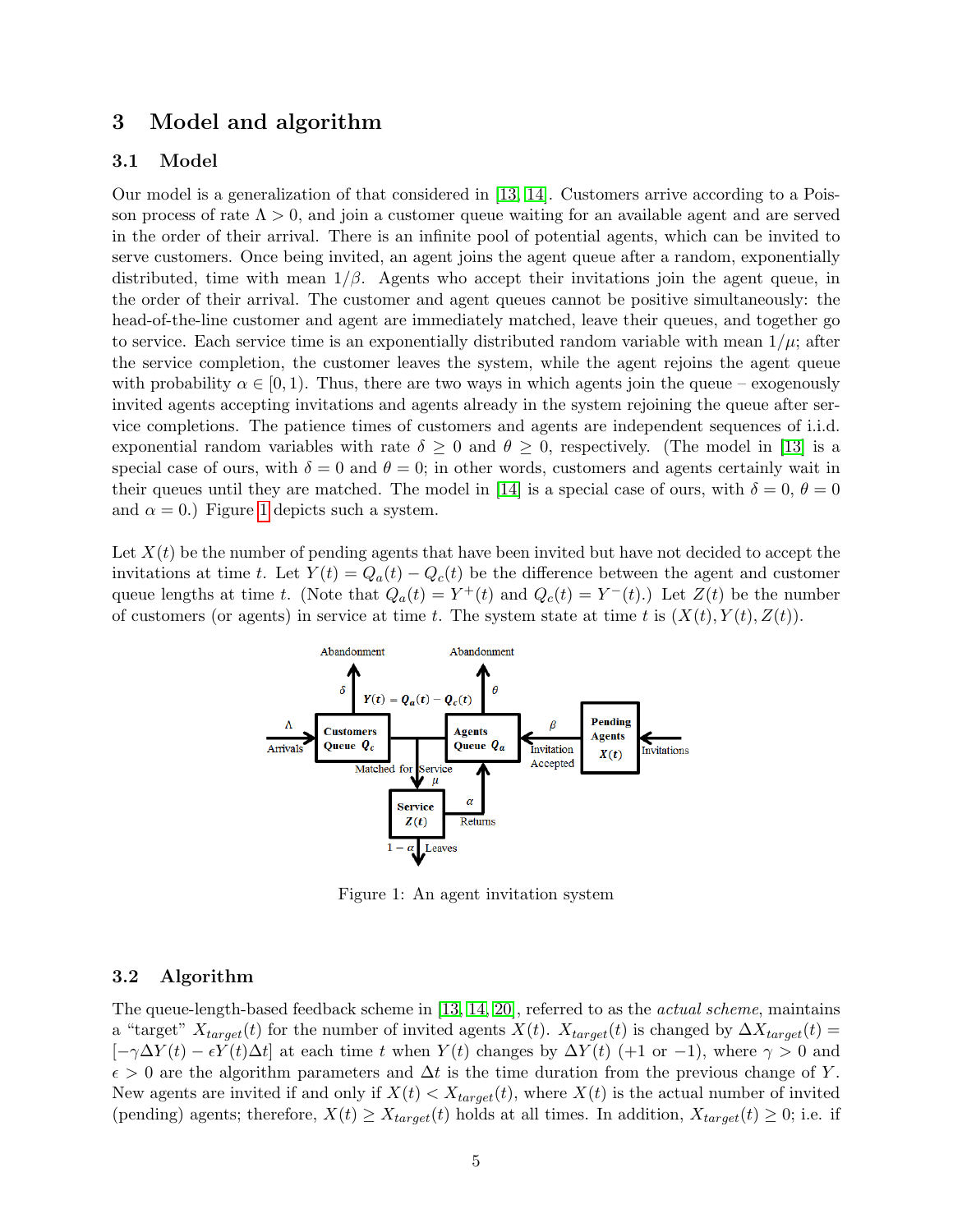an update of  $X_{target}(t)$  makes it negative, its value is immediately reset to zero. Note that  $X_{target}(t)$ is not necessarily an integer.

Just like in [\[13,](#page-21-0) [14\]](#page-21-1), to simplify our theoretical analysis, we consider a "stylized" version of the actual scheme, referred to as the *stylized scheme*, which has the same basic dynamics, but keeps  $X_{target}(t)$ integer and assumes that  $X(t) = X_{target}(t)$  at all times; the latter is equivalent to assuming that not only agent invitations can be issued instantly, but they can also be withdrawn at any time. Formally, the stylized scheme is defined as follows. There are six types of mutually independent, and independent of the past, events that affect the dynamics of  $X(t)$ ,  $Y(t)$  and  $Z(t)$  in a small time interval  $[t, t+dt]$ : (i) a customer arrival with probability  $\Lambda dt + o(dt)$ , (ii) an agent acceptance with probability  $\beta X(t)dt + o(dt)$ , (iii) an additional event with probability  $\epsilon|Y(t)|dt + o(dt)$ , (iv) a service completion with probability  $\mu Z(t)dt + o(dt)$ , (v) an abandonment in the customer queue with probability  $\delta Y^{-}(t)dt + o(dt)$ , and (vi) an abandonment in the agent queue with probability  $\theta Y^+(t)dt + o(dt).$ 

The changes at these event times are described as follows:

(i) Upon the customer arrival, if  $Y(t) > 0$ ,  $Z(t)$  changes by  $\Delta Z(t) = 1$ ; and if  $Y(t) \leq 0$ ,  $Z(t)$ changes by  $\Delta Z(t) = 0$ .  $Y(t)$  changes by  $\Delta Y(t) = -1$ , and  $X(t)$  changes by the average of  $\gamma > 0$ . For example, if  $\gamma = 1.7$  and  $\Delta Y(t) = -1$ , then  $\Delta X(t) = 2$  with probability 0.7 and  $\Delta X(t) = 1$ with probability 0.3. To simplify the exposition, we assume that  $\gamma > 0$  is an integer.

(ii) Upon the acceptance of an invitation, if  $Y(t) < 0$ ,  $Z(t)$  changes by  $\Delta Z(t) = 1$ ; and if  $Y(t) \geq 0$ ,  $Z(t)$  changes by  $\Delta Z(t) = 0$ .  $Y(t)$  changes by  $\Delta Y(t) = 1$ , and  $X(t)$  changes by  $\Delta X(t) = -(\gamma \wedge X(t))$ , that is, the change is by  $-\gamma$  but  $X(t)$  is kept to be nonnegative.

(iii) Upon the third type of event, if  $X(t) \geq 1$ , the change  $\Delta X(t) = -sgn(Y(t))$  occurs; and if  $X(t) = 0$ , the change  $\Delta X(t) = 1$  occurs if  $Y(t) < 0$  and  $\Delta X(t) = 0$  if  $Y(t) \geq 0$ .

(iv) Upon the service completion, (a) if the agent returns to the agent queue (with probability  $\alpha$ ), then if  $Y(t) < 0$ , the change  $\Delta Z(t) = 0$  occurs; and if  $Y(t) \geq 0$ , the change  $\Delta Z(t) = -1$  occurs;  $Y(t)$  changes by  $\Delta Y(t) = 1$ , and  $\Delta X(t) = -(\gamma \wedge X(t))$ . (b) If the agent leaves the system (with probability  $1 - \alpha$ ), then  $Z(t)$  changes by  $\Delta Z(t) = -1$ .

(v) Upon the abandonment of a customer in the customer queue,  $Y(t)$  changes by  $\Delta Y(t) = 1$ , and  $X(t)$  changes by  $\Delta X(t) = -(\gamma \wedge X(t)).$ 

(vi) Upon the abandonment of an agent in the agent queue,  $Y(t)$  changes by  $\Delta Y(t) = -1$ , and  $X(t)$  changes by  $\Delta X(t) = \gamma$ .

Let  $V(t) = Y^+(t) + Z(t)$  be the total number of agents in the system at time t. Informally, the scheme dynamics can be described as

$$
\begin{cases}\n(d/dt)X = -\gamma(d/dt)Y - \epsilon Y \\
(d/dt)Y = \beta X - \Lambda + \alpha \mu Z + \delta Y^- - \theta Y^+ \\
(d/dt)V = \beta X - (1 - \alpha)\mu Z - \theta Y^+.\n\end{cases}
$$
\n(4)

## <span id="page-6-0"></span>4 Main results

We consider a sequence of systems, indexed by a scaling parameter  $r \to \infty$ . In the system with index r, the arrival rate is  $\Lambda = \lambda r$ , while the parameters  $\alpha$ ,  $\beta$ ,  $\mu$ ,  $\delta$ ,  $\theta$ ,  $\epsilon$ ,  $\gamma$  do not depend on r. The corresponding process is  $(X^r, Y^r, Z^r)$ , where  $X^r = (X^r(t), t \ge 0), Y^r = (Y^r(t), t \ge 0)$  and  $Z^r = (Z^r(t), t \ge 0)$ . We will center the values of  $X^r$ ,  $Y^r$ , and  $Z^r$  by  $\lambda r(1-\alpha)/\beta$ , 0, and  $\lambda r/\mu$ ,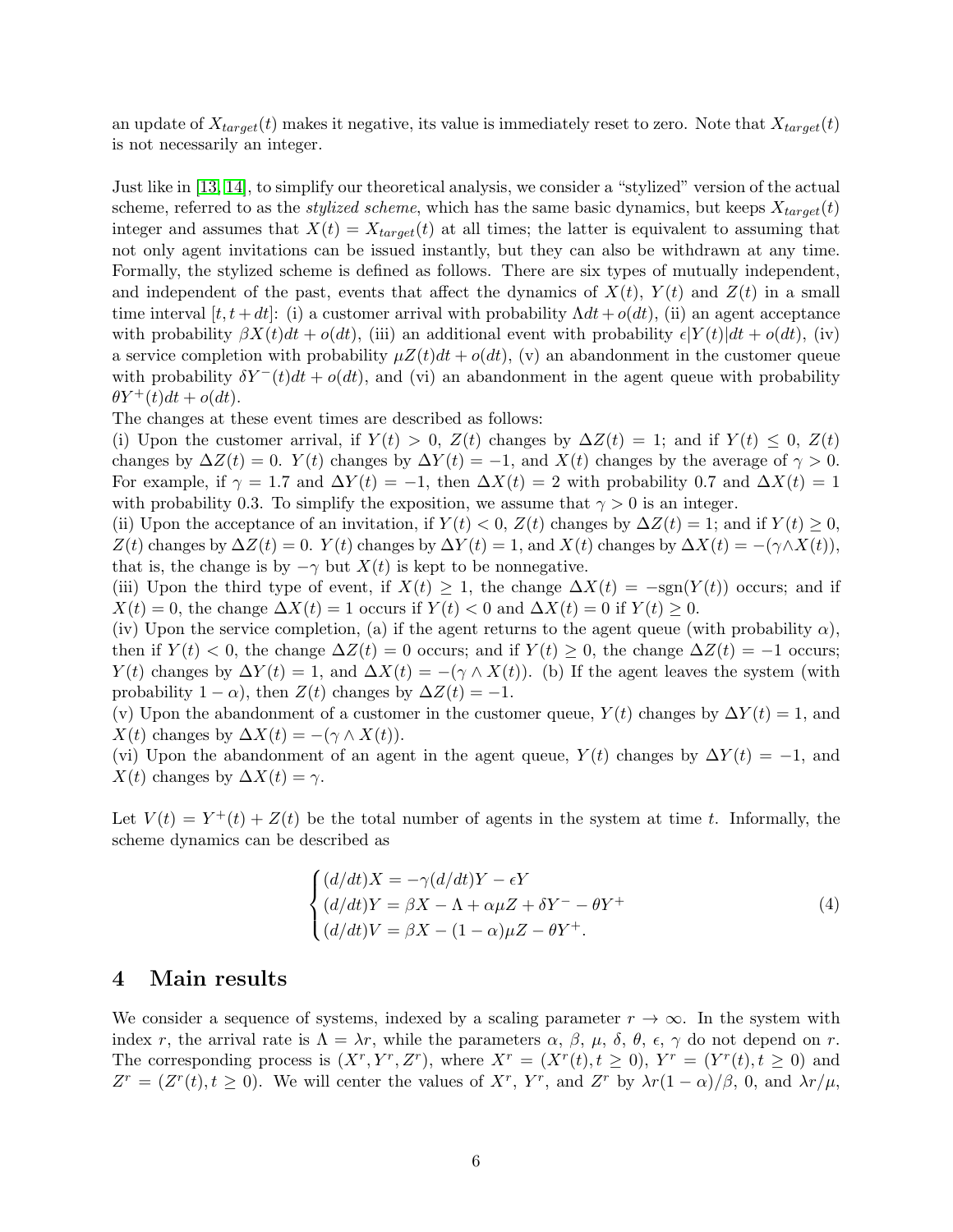respectively. These values are such that

<span id="page-7-2"></span>
$$
\beta X^r + \alpha \mu Z^r - \theta (Y^r)^+ = \lambda r - \delta (Y^r)^-,
$$

which means that on average the arrival rate of agents into the agent queue matches the arrival rate of customers into the customer queue. Instead of considering process  $(X^r, Y^r, Z^r)$ , we will consider process  $(X^r, Y^r, V^r)$ , which is more convenient for the analysis. (Recall that  $Z^r = V^r - (Y^r)^+$ .) We define fluid-scaled processes with centering

$$
(\bar{X}^r, \bar{Y}^r, \bar{V}^r) = r^{-1} \left( X^r - \frac{\lambda r (1 - \alpha)}{\beta}, Y^r, V^r - \frac{\lambda r}{\mu} \right).
$$
 (5)

<span id="page-7-0"></span>**Theorem 1.** Consider a sequence of processes  $(\bar{X}^r, \bar{Y}^r, \bar{V}^r)$ ,  $r \to \infty$ , with deterministic initial states such that  $(\bar{X}^r(0), \bar{Y}^r(0), \bar{V}^r(0)) \to (x(0), y(0), v(0))$  for some fixed  $(x(0), y(0), v(0)) \in \mathbb{R}^3$ ,  $x(0) \geq -\frac{\lambda(1-\alpha)}{\beta}$ . Then, these processes can be constructed on a common probability space, so that the following holds. W.p.1, from any subsequence of  $r$ , there exists a further subsequence such that

<span id="page-7-3"></span>
$$
(\bar{X}^r, \bar{Y}^r, \bar{V}^r) \to (x, y, v) \quad u.o.c. \quad as \quad r \to \infty \tag{6}
$$

where  $(x, y, v)$  is a locally Lipschitz trajectory such that at any regular point  $t > 0$ 

$$
\begin{cases}\nx'(t) = \begin{cases}\n-\gamma y'(t) - \epsilon y(t), & \text{if } x(t) > -\frac{\lambda(1-\alpha)}{\beta} \\
[-\gamma y'(t) - \epsilon y(t)] \vee 0, & \text{if } x(t) = -\frac{\lambda(1-\alpha)}{\beta}\n\end{cases} \\
y'(t) = \beta x(t) + \alpha \mu (v(t) - y^+(t)) + \delta y^-(t) - \theta y^+(t) \\
v'(t) = \beta x(t) - (1-\alpha)\mu (v(t) - y^+(t)) - \theta y^+(t).\n\end{cases} (7)
$$

A limit trajectory  $(x, y, v)$  specified in Theorem [1](#page-7-0) will be called a *fluid limit* starting from  $(x(0), y(0), v(0))$ .

Consider a dynamic system  $(x(t), y(t), v(t)) \in \mathbb{R}^3$ :

<span id="page-7-1"></span>
$$
\begin{cases}\nx'(t) = -\gamma y'(t) - \epsilon y(t) \\
y'(t) = \beta x(t) + \alpha \mu (v(t) - y^+(t)) + \delta y^-(t) - \theta y^+(t) \\
v'(t) = \beta x(t) - (1 - \alpha) \mu (v(t) - y^+(t)) - \theta y^+(t).\n\end{cases}
$$
\n(8)

Note that the RHS of [\(8\)](#page-7-1) is continuous. This dynamic system describes the dynamics of fluid limit trajectories when the state is away from the boundary  $x = -\frac{\lambda(1-\alpha)}{3}$  $\frac{(-\alpha)}{\beta}$ . System [\(8\)](#page-7-1) is a generalization of the system considered in [\[13\]](#page-21-0), referred to as a *non-abandonment system*, which is a special case of ours with  $\delta = 0$  and  $\theta = 0$ .

We say that the fluid limit is *globally stable* if every fluid limit trajectory converges to the equilibrium point  $(0, 0, 0)$ ; and it is *locally stable* if every trajectory of the dynamic system  $(8)$  converges to the equilibrium point  $(0, 0, 0)$ . Note that exponential stability of the system  $(8)$  implies local stability.

The following theorem is the main result of this paper. It provides sufficient exponential stability conditions for the system [\(8\)](#page-7-1).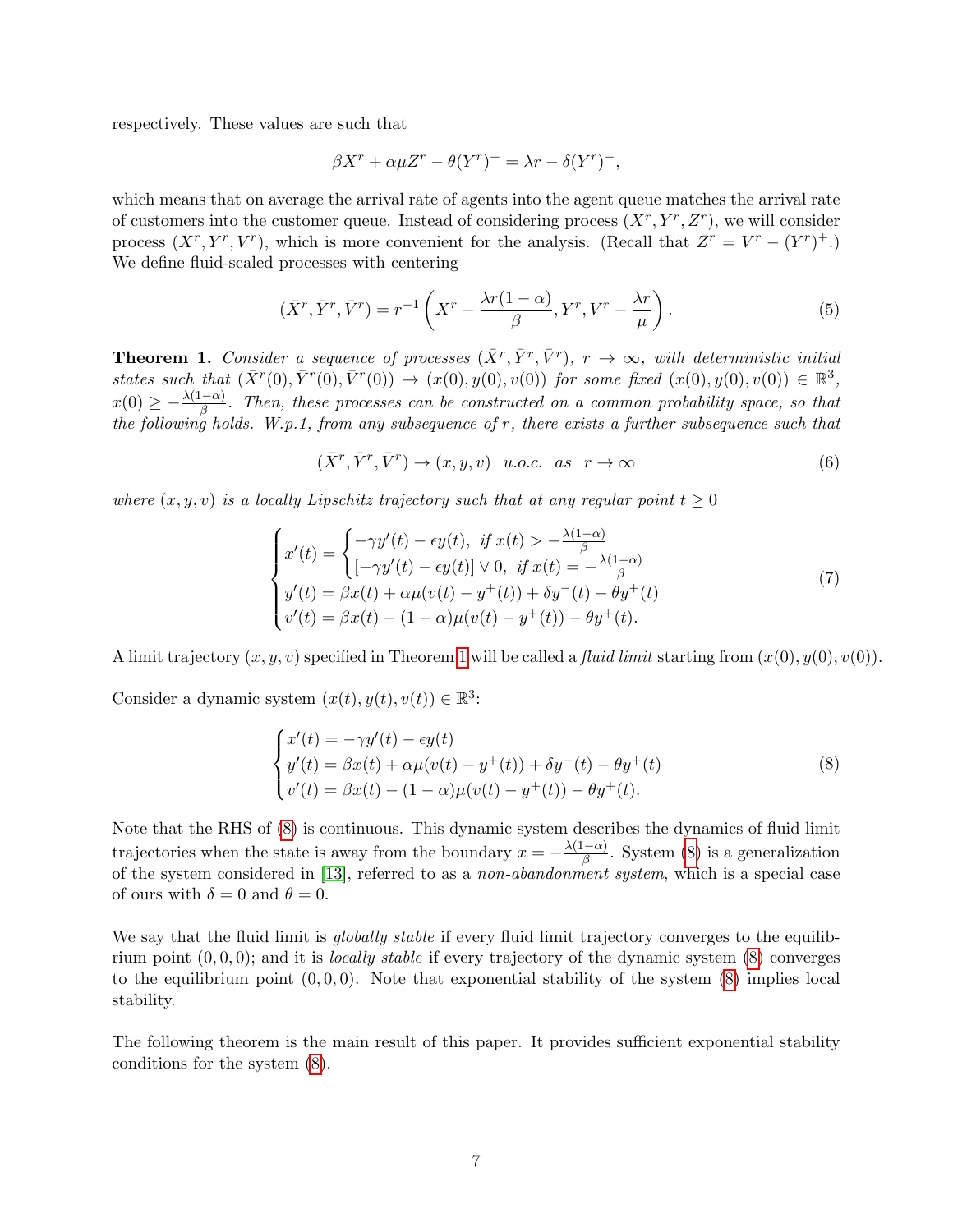<span id="page-8-0"></span>**Theorem 2** (Sufficient exponential stability conditions). For any set of positive  $\beta$ ,  $\mu$ ,  $\epsilon$ ,  $\gamma$ , nonnegative  $\delta$  and  $\theta$ , and  $\alpha \in [0,1)$ , such that either (i)

<span id="page-8-3"></span><span id="page-8-2"></span>
$$
\gamma > \max \left\{ \frac{\alpha \mu - \delta}{\beta}, \sqrt{\frac{(2 - \alpha)\epsilon \mu + \alpha \epsilon \delta}{\beta \mu}} \right\},\tag{9}
$$

or (ii)

$$
\gamma > \max \left\{ \frac{\alpha \mu - \delta + \sqrt{(\alpha \mu - \delta)^2 + 4\alpha \mu^2}}{2\beta}, \sqrt{\max \left\{ \frac{\alpha \epsilon (\delta - \mu)}{\beta \mu}, 0 \right\}} \right\}
$$
(10)

holds, a common quadratic Lyapunov function (CQLF) of the system [\(8\)](#page-7-1) exists, and the system [\(8\)](#page-7-1) is exponentially stable.

In other words, conditions [\(9\)](#page-8-2) and [\(10\)](#page-8-3) are sufficient for local stability of our system. Theorem [2](#page-8-0) implies the following useful sufficient local stability conditions (Corollaries [1](#page-8-1) - [12\)](#page-9-0) for special cases. Figure [2](#page-8-4) depicts the connection between these results.

<span id="page-8-4"></span>

Figure 2: Result's diagram

<span id="page-8-1"></span>Corollary 1. Given all other parameters are fixed, the system [\(8\)](#page-7-1) is exponentially stable for all sufficiently large  $\gamma$ .

Corollary 2. If  $\alpha\mu \leq \delta$ , then the system [\(8\)](#page-7-1) is exponentially stable under condition

$$
\gamma > \sqrt{\frac{(2-\alpha)\epsilon\mu + \alpha\epsilon\delta}{\beta\mu}}.\tag{11}
$$

Corollary 3. If  $\alpha\mu \leq \delta$ , then the system [\(8\)](#page-7-1) is exponentially stable for all sufficiently small  $\epsilon$ .

<span id="page-8-5"></span>Corollary 4. If  $\alpha\mu > \delta$  and  $\epsilon \leq \frac{(\alpha\mu - \delta)^2 \mu}{(2-\alpha)\mu\beta + \alpha\delta\beta}$ , then the system [\(8\)](#page-7-1) is exponentially stable under condition

$$
\gamma > \frac{\alpha \mu - \delta}{\beta}.\tag{12}
$$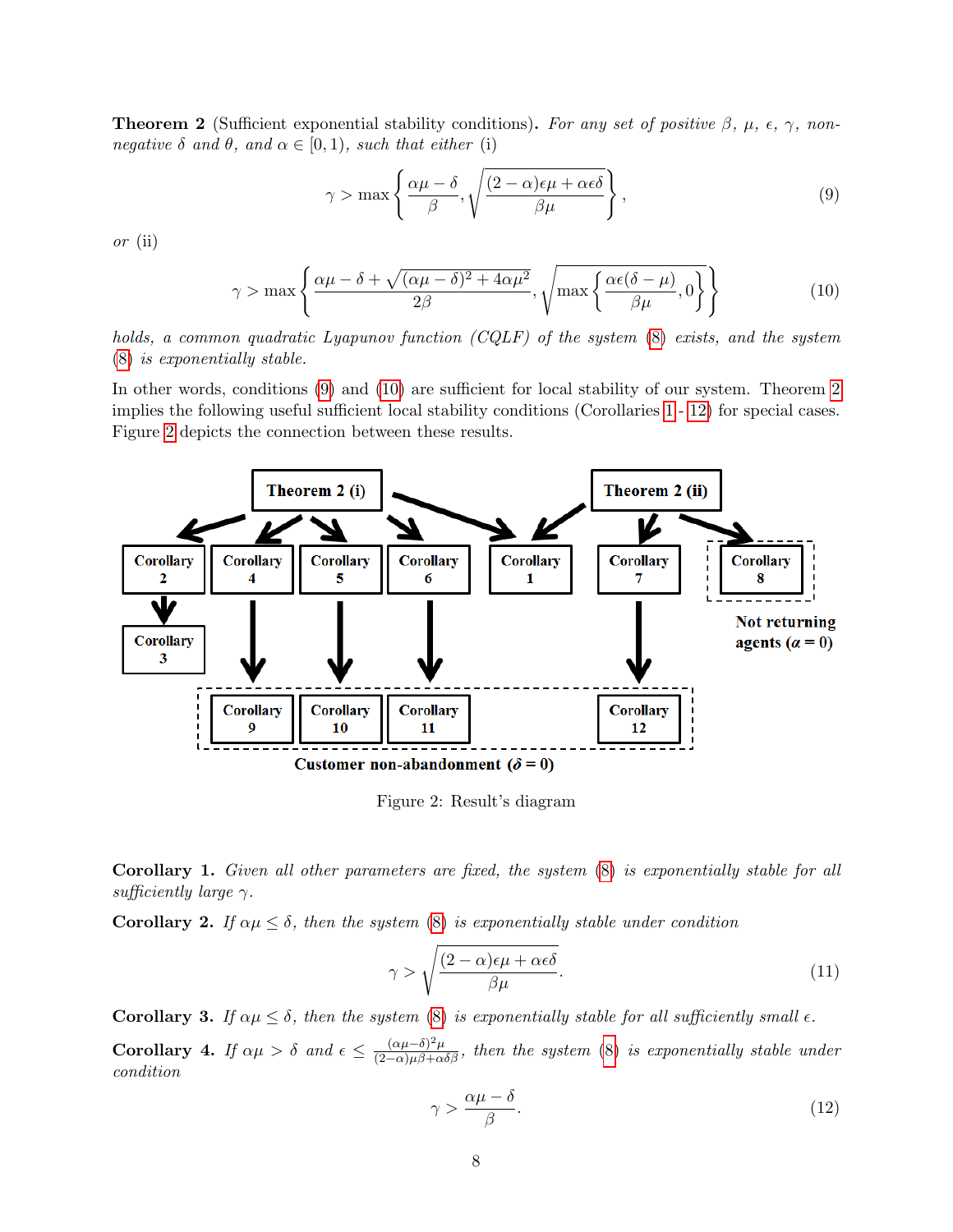<span id="page-9-3"></span>Corollary 5. If  $\alpha\mu > \delta$  and  $\epsilon > \frac{(\alpha\mu - \delta)^2 \mu}{(2-\alpha)\mu\beta + \alpha\delta\beta}$ , then the system [\(8\)](#page-7-1) is exponentially stable under condition

$$
\gamma > \sqrt{\frac{(2-\alpha)\epsilon\mu + \alpha\epsilon\delta}{\beta\mu}}.\tag{13}
$$

<span id="page-9-4"></span>**Corollary 6.** If  $\alpha\mu \geq \delta$ , then the system [\(8\)](#page-7-1) is exponentially stable under condition

$$
\gamma > \frac{\alpha \mu - \delta + \sqrt{(\alpha \mu - \delta)^2 + 8\beta \epsilon}}{2\beta}.
$$
\n(14)

<span id="page-9-5"></span>Corollary 7. If  $\mu > \delta$ , then the system [\(8\)](#page-7-1) is exponentially stable under condition

$$
\gamma > \frac{\alpha \mu - \delta + \sqrt{(\alpha \mu - \delta)^2 + 4\alpha \mu^2}}{2\beta}.
$$
\n(15)

(Note that this condition does not depend on  $\epsilon$ .)

We also have the following result for the system where agents do not return to the agent queue after service completions.

Corollary 8. If  $\alpha = 0$ , then the system [\(8\)](#page-7-1) is exponentially stable for all positive  $\beta$ ,  $\mu$ ,  $\epsilon$ ,  $\gamma$ , and  $\delta \geq 0, \ \theta \geq 0.$ 

Let us consider a special case when  $\delta = 0$ , referred to as a *customer non-abandonment system*. Then, Corollaries [4,](#page-8-5) [5,](#page-9-3) [6,](#page-9-4) and [7](#page-9-5) imply the following sufficient local stability conditions of the customer non-abandonment system.

<span id="page-9-1"></span>**Corollary 9.** If  $\delta = 0$ ,  $\alpha \in (0, 1)$ , and  $\epsilon \leq \frac{\alpha^2 \mu^2}{(2-\alpha)^2}$  $\frac{\alpha^2 \mu^2}{(2-\alpha)\beta}$ , then the system [\(8\)](#page-7-1) is exponentially stable under condition

$$
\gamma > \frac{\alpha \mu}{\beta}.\tag{16}
$$

<span id="page-9-2"></span>**Corollary 10.** If  $\delta = 0$ ,  $\alpha \in (0,1)$ , and  $\epsilon > \frac{\alpha^2 \mu^2}{(2-\alpha)^2}$  $\frac{\alpha^2 \mu^2}{(2-\alpha)\beta}$ , then the system [\(8\)](#page-7-1) is exponentially stable under condition

$$
\gamma > \sqrt{\frac{(2-\alpha)\epsilon}{\beta}}.\tag{17}
$$

<span id="page-9-6"></span>**Corollary 11.** If  $\delta = 0$ , and  $\alpha \in [0, 1)$ , then the system [\(8\)](#page-7-1) is exponentially stable under condition

$$
\gamma > \frac{\alpha \mu + \sqrt{\alpha^2 \mu^2 + 8\beta \epsilon}}{2\beta}.
$$
\n(18)

Note that if  $\theta = 0$ , then Corollary [11](#page-9-6) is a simpler, equivalent version of the sufficient local stability condition in [\[13\]](#page-21-0) for the non-abandonment system (Theorem 3 in [\[13\]](#page-21-0)). Moreover, condition [\(10\)](#page-8-3) in Theorem [2](#page-8-0) implies the following result, which does not depend on  $\epsilon$ , for the non-abandonment system.

<span id="page-9-0"></span>**Corollary 12.** If  $\delta = 0$ , and  $\alpha \in [0, 1)$ , then the system [\(8\)](#page-7-1) is exponentially stable under condition

$$
\gamma > \frac{(\alpha + \sqrt{\alpha^2 + 4\alpha})\mu}{2\beta}.
$$
\n(19)

These sufficient local stability conditions are robust and very easy to achieve in practice. (Note that  $\gamma$  and  $\epsilon$  are control parameters.) We can certainly choose reasonable values of  $\gamma$  and  $\epsilon$  if some estimates of other parameters available.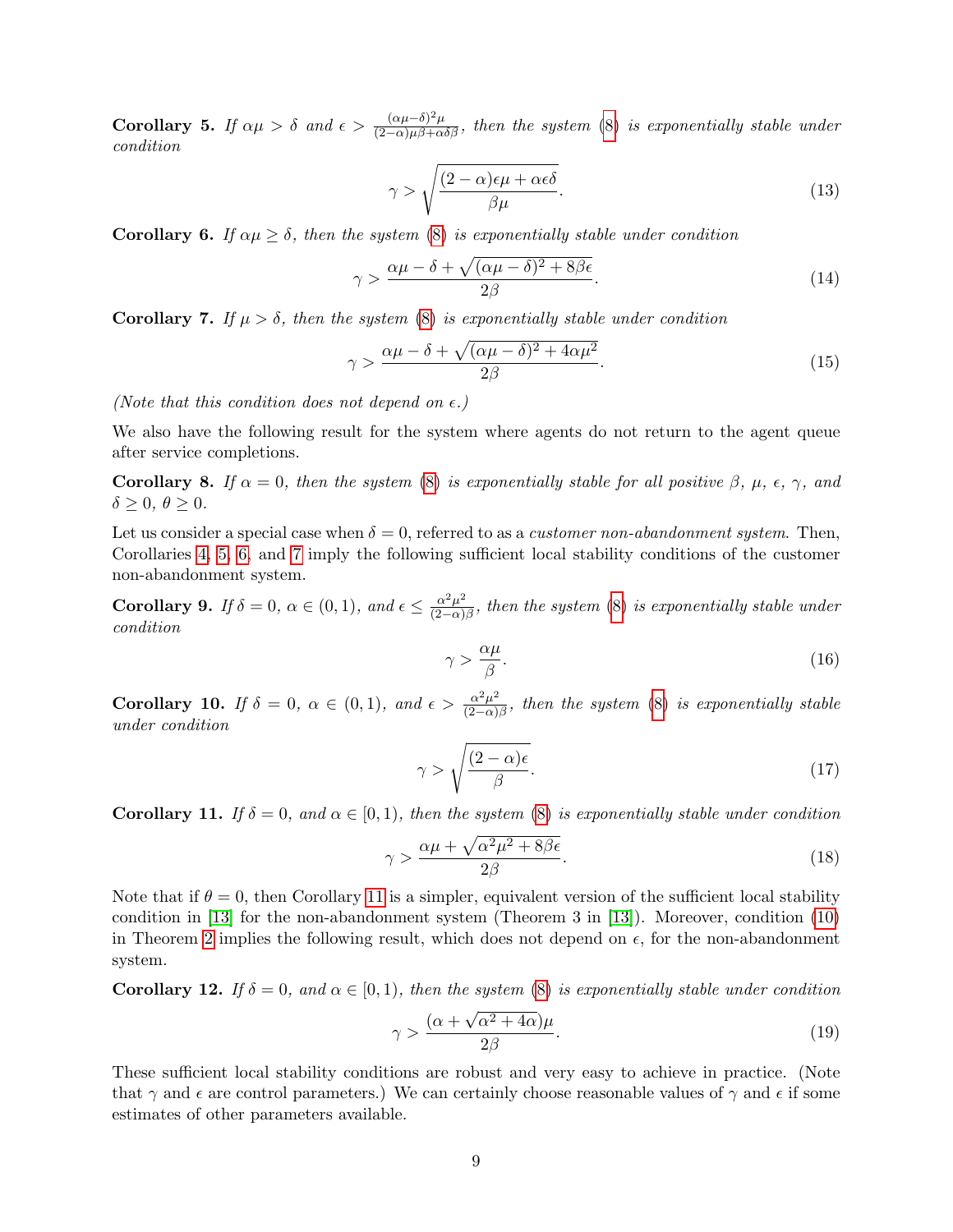# <span id="page-10-0"></span>5 Proof of Theorem [1](#page-7-0)

In order to prove Theorem [1,](#page-7-0) it suffices to show that w.p.1 from any subsequence of  $r$ , we can choose a further subsequence, along which a u.o.c. convergence to a fluid limit holds.

Let  $N_i(\cdot)$ ,  $i = 1, \ldots, 8$  be mutually independent unit-rate Poisson processes.  $N_1$  is the process which drives customer arrivals.  $N_2$  is the process which drives the acceptance of invitations.  $N_3$  is the process which drives the service completions with agents leaving the system.  $N_4$  is the process which drives the service completions with agents returning the agent queue.  $N_5$  and  $N_6$  are the processes which drive the third type of event.  $N<sub>7</sub>$  is the process which drives the abandonment of customers.  $N_8$  is the process which drives the abandonment of agents. Given the initial state  $(X<sup>r</sup>(0), Y<sup>r</sup>(0), V<sup>r</sup>(0)),$  we construct the process  $(X<sup>r</sup>, Y<sup>r</sup>, V<sup>r</sup>),$  for all r, on the same probability space via a common set of independent Poisson process [\[15\]](#page-22-5) as follows:

$$
X^{r}(t) = G^{r}(t) + \left(-\min_{0 \le s \le t} G^{r}(s)\right) \vee 0,
$$
\n
$$
(20)
$$

$$
G^{r}(t) = X^{r}(0) + \gamma N_{1}(\lambda rt) - \gamma N_{2} \left( \beta \int_{0}^{t} X^{r}(s) ds \right) - \gamma N_{4} \left( \alpha \mu \int_{0}^{t} (V^{r}(s) - (Y^{r}(s))^{+}) ds \right) - \gamma N_{7} \left( \delta \int_{0}^{t} (Y^{r}(s))^{-} ds \right) + \gamma N_{8} \left( \theta \int_{0}^{t} (Y^{r}(s))^{+} ds \right) + \tag{21}
$$

<span id="page-10-1"></span>
$$
+ N_5 \left( \epsilon \int_0^t (Y^r(s))^{\bar{\theta}} ds \right) - N_6 \left( \epsilon \int_0^t (Y^r(s))^{\bar{\theta}} ds \right), \tag{22}
$$

$$
Y^{r}(t) = Y^{r}(0) + N_{2} \left( \beta \int_{0}^{t} X^{r}(s) ds \right) - N_{1}(\lambda r t) + N_{4} \left( \alpha \mu \int_{0}^{t} (V^{r}(s) - (Y^{r}(s))^{+}) ds \right) + N_{7} \left( \delta \int_{0}^{t} (Y^{r}(s))^{-} ds \right) - N_{8} \left( \theta \int_{0}^{t} (Y^{r}(s))^{+} ds \right), \tag{23}
$$

$$
V^{r}(t) = V^{r}(0) + N_{2} \left( \int_{0}^{t} \beta X^{r}(s) ds \right) - N_{3} \left( \int_{0}^{t} (1 - \alpha) \mu (V^{r}(s) - (Y^{r}(s))^{+}) ds \right) - N_{8} \left( \theta \int_{0}^{t} (Y^{r}(s))^{+} ds \right).
$$
\n(24)

W.p.1, for any r, relations [\(20\)](#page-10-1)-[\(24\)](#page-10-2) uniquely define the realization of  $(X^r, Y^r, V^r)$  via the realizations of the driving processes  $N_i(\cdot)$ . Relation [\(20\)](#page-10-1), the "reflection" at zero, corresponds to the property that  $X<sup>r</sup>(t)$  cannot become negative.

The functional strong law of large numbers (FSLLN) holds for each Poisson process  $N_i$ :

<span id="page-10-3"></span><span id="page-10-2"></span>
$$
\frac{N_i(rt)}{r} \to t \ , \ r \to \infty \ , \ u.o.c., \ w.p.1. \tag{25}
$$

We consider the sequence of associated fluid-scaled processes with centering  $(\bar{X}^r, \bar{Y}^r, \bar{V}^r)$  as defined in [\(5\)](#page-7-2). Let a constant  $m > ||(x(0), y(0), v(0)||)$  be fixed. For each r, on the same probability space as  $(\bar{X}^r, \bar{Y}^r, \bar{V}^r)$ , let us define a modified fluid-scaled process  $(\bar{X}^r_m, \bar{Y}^r_m, \bar{V}^r_m)$ . Let  $(\bar{X}^r_m, \bar{Y}^r_m, \bar{V}^r_m)$  start from the same initial state as  $(\bar{X}^r, \bar{Y}^r, \bar{V}^r)$ , i.e.,  $(\bar{X}^r_m(0), \bar{Y}^r_m(0), \bar{V}^r_m(0)) = (\bar{X}^r(0), \bar{Y}^r(0), \bar{V}^r(0)).$ The modified process  $(\bar{X}_m^r, \bar{Y}_m^r, \bar{V}_m^r)$  follows the same path as  $(\bar{X}^r, \bar{Y}^r, \bar{V}^r)$  until the first time that  $\|(\bar{X}^r(t), \bar{Y}^r(t), \bar{V}^r(t))\| \geq m$ . Denote this time by  $\tau_m^r$ . We then freeze the process  $(\bar{X}_m^r, \bar{Y}_m^r, \bar{V}_m^r)$  at the value  $(\tilde{X}^r(\tau_m^r), \tilde{Y}^r(\tau_m^r), \bar{V}^r(\tau_m^r)),$  i.e.  $(\bar{X}_m^r(t), \bar{Y}_m^r(t), \bar{V}_m^r(t)) = (\bar{X}^r(\tau_m^r), \bar{Y}^r(\tau_m^r), \bar{V}^r(\tau_m^r))$  for all  $t \geq \tau_m^r$ .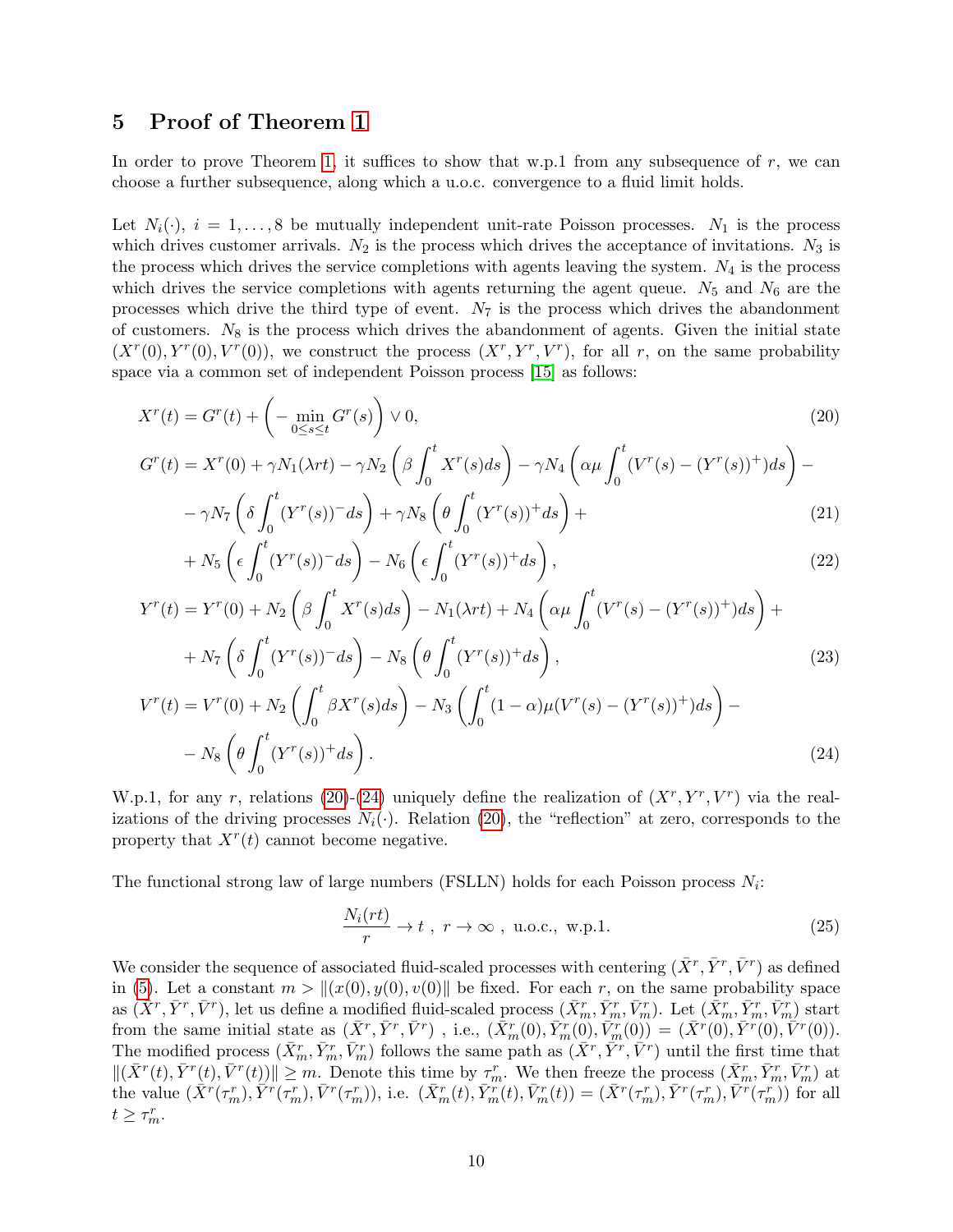**Lemma 1.** Fix  $(x(0), y(0), v(0))$  and a finite constant  $m > ||(x(0), y(0), v(0))||$ . Then, w.p.1 for any subsequence of r, there exists a further subsequence, along which  $(\bar{X}_m^r, \bar{Y}_m^r, \bar{V}_m^r)$  converges u.o.c. to a Lipschitz continuous trajectory  $(x_m, y_m, v_m)$ , which satisfies properties [\(7\)](#page-7-3) at any regular time  $t \geq 0$  such that  $\|(x_m(t), y_m(t), v_m(t))\| < m$ .

*Proof.* For the modified fluid-scaled processes  $(\bar{X}_m^r, \bar{Y}_m^r, \bar{V}_m^r)$ , we define the associated counting processes for upward and downward jumps. For  $t \leq \tau_m^r$ ,

$$
\bar{X}_m^{r\uparrow}(t) = r^{-1}\gamma N_1(\lambda rt) + r^{-1}\gamma N_8 \left(\theta r \int_0^t (\bar{Y}_m^r(s))^+ ds\right) + r^{-1}N_5 \left(\epsilon r \int_0^t (\bar{Y}_m^r(s))^- ds\right),\tag{26}
$$

$$
\bar{X}_{m}^{r\downarrow}(t) = r^{-1}\gamma N_{2} \left(\beta r \int_{0}^{t} \left[ \bar{X}_{m}^{r}(s) + \frac{\lambda(1-\alpha)}{\beta} \right] ds \right) + r^{-1}\gamma N_{4} \left(\alpha \mu r \int_{0}^{t} \left[ \bar{V}_{m}^{r}(s) + \frac{\lambda}{\mu} - (\bar{Y}_{m}^{r}(s))^{+} \right] ds \right) + r^{-1}\gamma N_{7} \left(\delta r \int_{0}^{t} (\bar{Y}_{m}^{r}(s))^{-} ds \right) + r^{-1}N_{6} \left(\epsilon r \int_{0}^{t} (\bar{Y}_{m}^{r}(s))^{+} ds \right), \tag{27}
$$

$$
\bar{Y}_m^{\tau^+}(t) = r^{-1} N_2 \left( \beta r \int_0^t \left[ \bar{X}_m^r(s) + \frac{\lambda(1-\alpha)}{\beta} \right] ds \right) + r^{-1} N_4 \left( \alpha \mu r \int_0^t \left[ \bar{V}_m^r(s) + \frac{\lambda}{\mu} - (\bar{Y}_m^r(s))^+ \right] ds \right) + r^{-1} N_7 \left( \delta r \int_0^t (\bar{Y}_m^r(s))^{-} ds \right),
$$
\n(28)

$$
\bar{Y}_m^{r\downarrow}(t) = r^{-1} N_1(\lambda r t) + r^{-1} N_8 \left( \theta r \int_0^t (\bar{Y}_m^r(s))^+ ds \right)
$$
\n(29)

$$
\bar{V}_m^{r\uparrow}(t) = r^{-1} N_2 \left( \beta r \int_0^t \left[ \bar{X}_m^r(s) + \frac{\lambda(1-\alpha)}{\beta} \right] ds \right),\tag{30}
$$

$$
\bar{V}_m^{r\downarrow}(t) = r^{-1} N_3 \left( (1 - \alpha) \mu r \int_0^t \left[ \bar{V}_m^r(s) + \frac{\lambda}{\mu} - (\bar{Y}_m^r(s))^+ \right] ds \right) + r^{-1} N_8 \left( \theta r \int_0^t (\bar{Y}_m^r(s))^+ ds \right), (31)
$$

and for  $t > \tau_m^r$ , all these counting processes are frozen at their values at time  $\tau_m^r$ , that is,

$$
\begin{cases}\n\bar{X}_{m}^{r\uparrow}(t) = \bar{X}_{m}^{r\uparrow}(\tau_{m}^{r}), \ \bar{X}_{m}^{r\downarrow}(t) = \bar{X}_{m}^{r\downarrow}(\tau_{m}^{r}), \\
\bar{Y}_{m}^{r\uparrow}(t) = \bar{Y}_{m}^{r\uparrow}(\tau_{m}^{r}), \ \bar{Y}_{m}^{r\downarrow}(t) = \bar{Y}_{m}^{r\downarrow}(\tau_{m}^{r}), \\
\bar{V}_{m}^{r\uparrow}(t) = \bar{V}_{m}^{r\uparrow}(\tau_{m}^{r}), \ \bar{V}_{m}^{r\downarrow}(t) = \bar{V}_{m}^{r\downarrow}(\tau_{m}^{r}).\n\end{cases} \tag{32}
$$

Using the relations [\(20\)](#page-10-1)-[\(24\)](#page-10-2) and the fact that for  $0 \le t \le \tau_m^r$  the original process  $(\bar{X}^r, \bar{Y}^r, \bar{V}^r)$  and the modified process  $(\bar{X}_m^r, \bar{Y}_m^r, \bar{V}_m^r)$  coincide, we have for all  $t \geq 0$ ,

$$
\bar{X}_m^r(t) = \bar{G}_m^r(t) + \left( -\lambda (1 - \alpha) / \beta - \min_{0 \le s \le t} \bar{G}_m^r(s) \right) \vee 0,\tag{33}
$$

$$
\bar{G}_m^r(t) = \bar{X}^r(0) + \bar{X}_m^{r\uparrow}(t) - \bar{X}_m^{r\downarrow}(t),\tag{34}
$$

$$
\bar{Y}_m^r(t) = \bar{Y}^r(0) + \bar{Y}_m^{r\dagger}(t) - \bar{Y}_m^{r\downarrow}(t),\tag{35}
$$

$$
\bar{V}_m^r(t) = \bar{V}^r(0) + \bar{V}_m^{r\dagger}(t) - \bar{V}_m^{r\dagger}(t). \tag{36}
$$

The counting processes  $\bar{X}_m^{r\uparrow}$ ,  $\bar{X}_m^{r\downarrow}$ ,  $\bar{Y}_m^{r\uparrow}$ ,  $\bar{Y}_m^{r\downarrow}$ ,  $\bar{V}_m^{r\uparrow}$ ,  $\bar{V}_m^{r\downarrow}$  are non-decreasing. Using FSLLN [\(25\)](#page-10-3) and the fact that the processes  $\bar{X}_m^r$ ,  $\bar{Y}_m^r$ , and  $\bar{V}_m^r$  are uniformly bounded by construction, we see that w.p.1. for any subsequence of  $r$ , there exists a further subsequence along which the set of trajectories  $(\bar{X}_m^{\tau \uparrow}, \bar{X}_m^{\tau \downarrow}, \bar{Y}_m^{\tau \uparrow}, \bar{V}_m^{\tau \uparrow}, \bar{V}_m^{\tau \downarrow})$  converges u.o.c. to a set of non-decreasing Lipschitz continuous functions  $(x_m^{\uparrow}, x_m^{\downarrow}, y_m^{\uparrow}, y_m^{\uparrow}, v_m^{\downarrow})$ . But then the u.o.c. convergence of  $(\bar{X}_m^r, \bar{Y}_m^r, \bar{V}_m^r, \bar{G}_m^r)$  to a set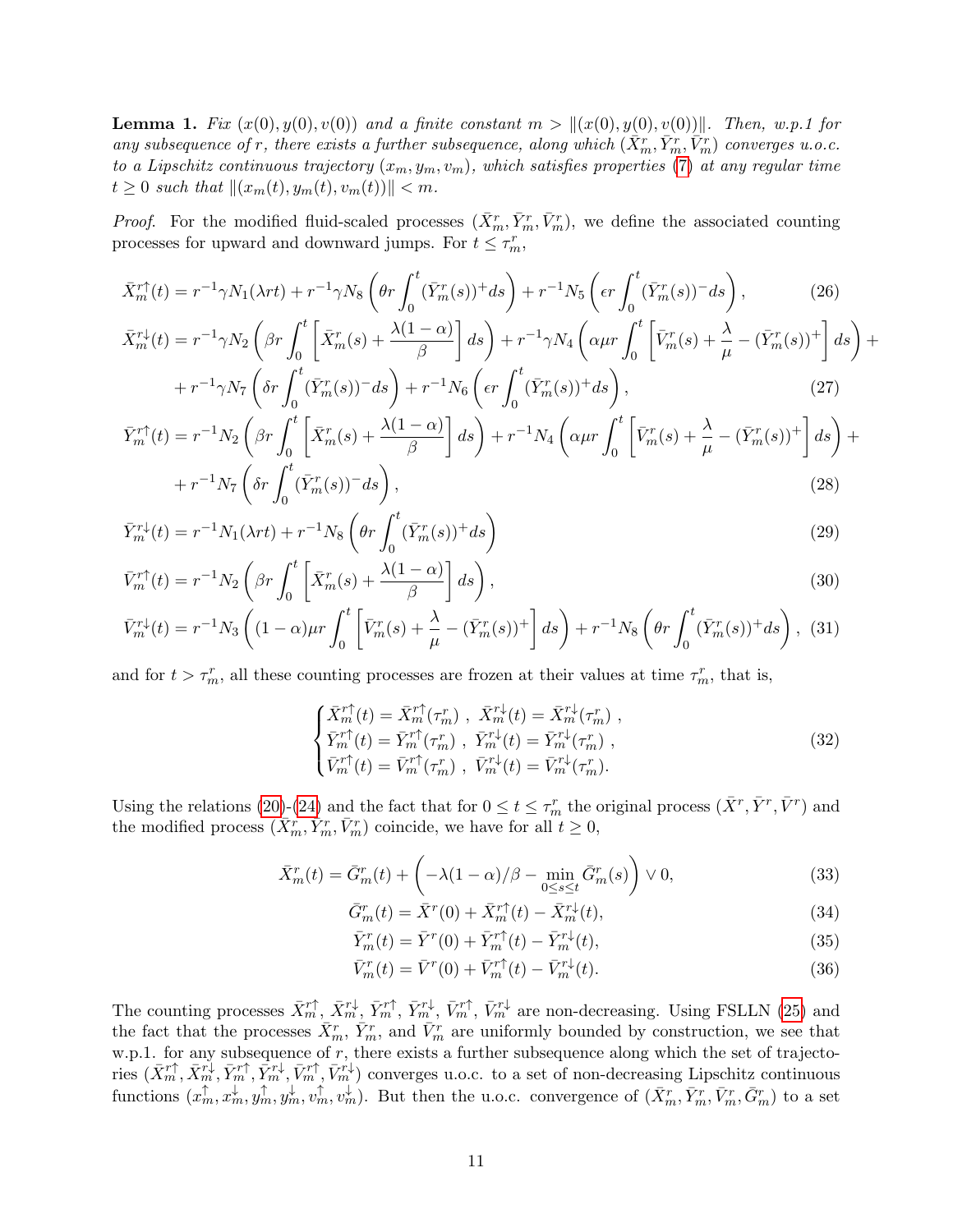of Lipschitz continuous functions  $(x_m, y_m, v_m, g_m)$  holds, where

$$
x_m(t) = g_m(t) + \left( -\lambda (1 - \alpha) / \beta - \min_{0 \le s \le t} g_m(s) \right) \vee 0, \tag{37}
$$

$$
g_m(t) = x(0) + x_m^{\uparrow}(t) - x_m^{\downarrow}(t),
$$
\n(38)

$$
y_m(t) = y(0) + y_m^{\dagger}(t) - y_m^{\dagger}(t),
$$
\n(39)

$$
v_m(t) = v(0) + v_m^{\dagger}(t) - v_m^{\dagger}(t),
$$
\n(40)

and the following holds for t before fluid trajectory hits  $\|(x_m(t), y_m(t), v_m(t))\| = m$ 

$$
x_m^{\uparrow}(t) = \gamma \lambda t + \gamma \theta \int_0^t y_m^+(s)ds + \epsilon \int_0^t y_m^-(s)ds,
$$
\n(41)

$$
x_m^{\downarrow}(t) = \gamma \beta \int_0^t \left( x_m(s) + \frac{\lambda(1-\alpha)}{\beta} \right) ds + \gamma \alpha \mu \int_0^t \left( v_m(s) + \frac{\lambda}{\mu} - y_m^+(s) \right) ds + + \gamma \delta \int_0^t y_m^-(s) ds + \epsilon \int_0^t y_m^+(s) ds,
$$
\n(42)

$$
y_m^{\uparrow}(t) = \beta \int_0^t \left( x_m(s) + \frac{\lambda(1-\alpha)}{\beta} \right) ds + \alpha \mu \int_0^t \left( v_m(s) + \frac{\lambda}{\mu} - y_m^+(s) \right) ds + \delta \int_0^t y_m^-(s) ds, \quad (43)
$$

$$
y_m^{\downarrow}(t) = \lambda t + \theta \int_0^t y_m^+(s)ds,\tag{44}
$$

$$
v_m^{\uparrow}(t) = \beta \int_0^t \left( x_m(s) + \frac{\lambda(1-\alpha)}{\beta} \right) ds,\tag{45}
$$

$$
v_m^{\downarrow}(t) = (1 - \alpha)\mu \int_0^t \left( v_m(s) + \frac{\lambda}{\mu} - y_m^+(s) \right) ds + \theta \int_0^t y_m^+(s) ds. \tag{46}
$$

Hence,

$$
\begin{cases}\nx'_{m}(t) = \begin{cases}\n-\gamma \beta x_{m}(t) - \gamma \alpha \mu (v_{m}(t) - y_{m}^{+}(t)) + \gamma \theta y_{m}^{+}(t) - \gamma \delta y_{m}^{-}(t) - \epsilon y_{m}(t), & \text{if } x_{m}(t) > -\frac{\lambda(1-\alpha)}{\beta} \\
[-\gamma \beta x_{m}(t) - \gamma \alpha \mu (v_{m}(t) - y_{m}^{+}(t)) + \gamma \theta y_{m}^{+}(t) - \gamma \delta y_{m}^{-}(t) - \epsilon y_{m}(t)] \vee 0, & \text{if } x_{m}(t) = -\frac{\lambda(1-\alpha)}{\beta}\n\end{cases} \\
y'_{m}(t) = \beta x_{m}(t) + \alpha \mu (v_{m}(t) - y_{m}^{+}(t)) + \delta y_{m}^{-}(t) - \theta y_{m}^{+}(t) \\
v'_{m}(t) = \beta x_{m}(t) - (1-\alpha) \mu (v_{m}(t) - y_{m}^{+}(t)) - \theta y_{m}^{+}(t).\n\end{cases}
$$
\n(47)

It is easy to verify that, at any regular time  $t \geq 0$  such that  $\|(x_m(t), y_m(t), v_m(t))\| < m$ , properties [\(7\)](#page-7-3) hold for the trajectory  $(x_m, y_m, v_m)$ .  $\Box$ 

Conclusion of the proof of Theorem [1](#page-7-0). It is easy to see that

$$
\frac{d}{dt}||(x_m(t), y_m(t), v_m(t))|| \le C||(x_m(t), y_m(t), v_m(t))||
$$
 for any  $m$  and some  $C > 0$ . (48)

From Gronwall's inequality [\[4\]](#page-21-13), we have

$$
||(x_m(t), y_m(t), v_m(t))|| \le ||(x(0), y(0), v(0))||e^{Ct} \text{ for all } t \ge 0
$$
\n(49)

For a given  $(x(0), y(0), v(0))$ , let us fix  $T_l > 0$  and choose  $m_l > ||(x(0), y(0), v(0)||e^{CT_l}$ . For this  $T_l > 0$ , there exists a subsequence  $r^l$ , along which  $(\bar{X}^r, \bar{Y}^r, \bar{V}^r)$  converges uniformly to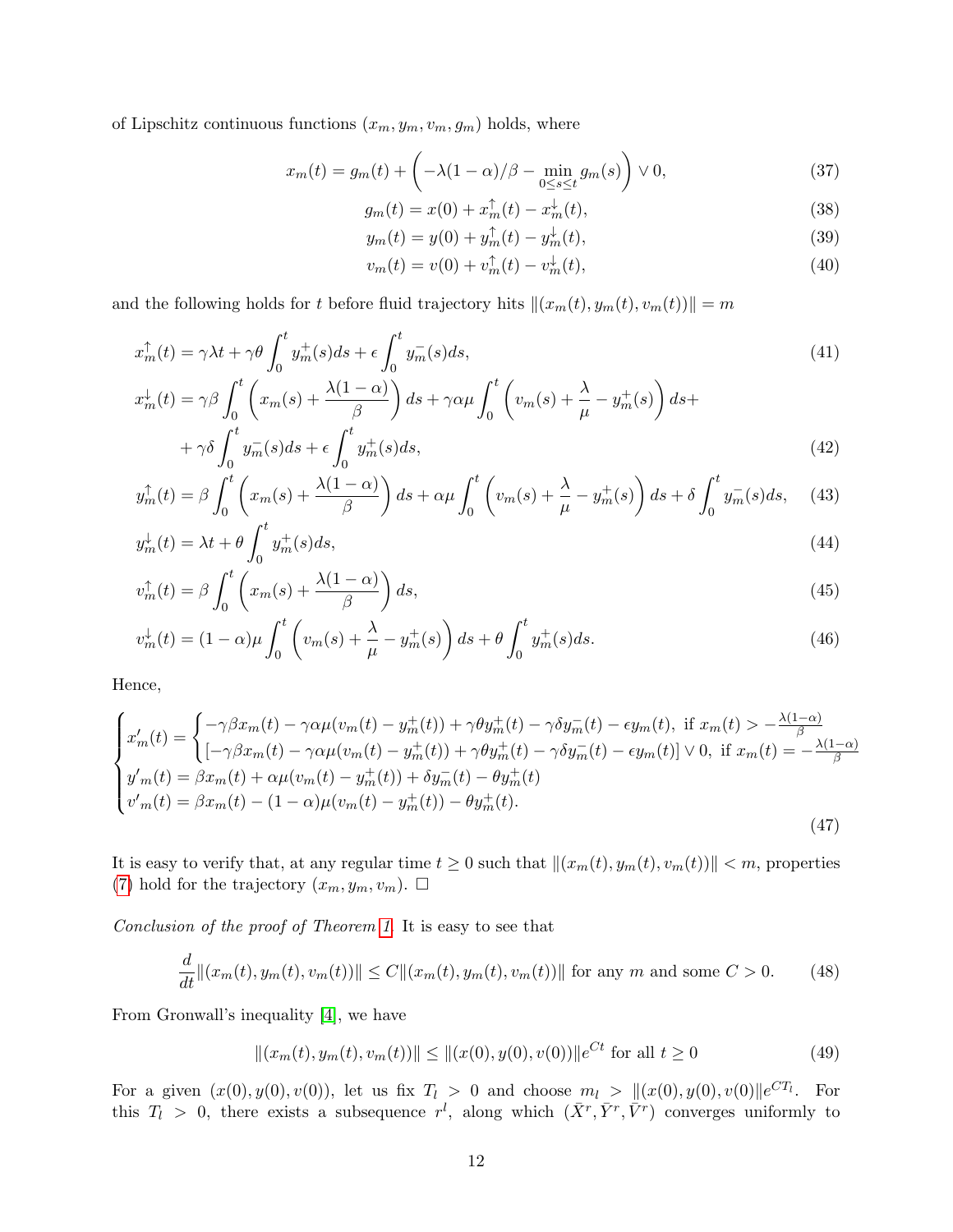$(x_{m_l}, y_{m_l}, v_{m_l})$ , which satisfies properties [\(7\)](#page-7-3), at any  $t \in [0, T_l]$ . The limit trajectory  $(x_{m_l}, y_{m_l}, v_{m_l})$ does not hit  $m_l$  in  $[0, T_l]$ . Subsequence  $r^l = \{r_1^l, r_2^l, \dots\}$  is such that, w.p.1, for all sufficiently large r along the subsequence  $r^l$ ,  $(\bar{X}^r(t), \bar{Y}^r(t), \bar{V}^r(t)) = (\bar{X}^r_{m_l}(t), \bar{Y}^r_{m_l}(t), \bar{V}^r_{m_l}(t))$  at any  $t \in [0, T_l]$ .

We consider a sequence  $T_1, T_2, \ldots, \rightarrow \infty$ . We construct a subsequence  $r^*$  by using Cantor's diagonal procedure [\[17\]](#page-22-6) from subsequences  $r^1, r^2, \ldots (r^1 \supseteq r^2 \supseteq \ldots)$  corresponding to  $T_1, T_2,$ ..., respectively (i.e.  $r_1^* = r_1^1$ ,  $r_2^* = r_2^2$ , ...). Clearly, for this subsequence  $r^*$ , w.p.1,  $(\bar{X}^r, \bar{Y}^r, \bar{V}^r)$ converges u.o.c. to  $(x, y, v)$ , which satisfies properties [\(7\)](#page-7-3), at any regular point  $t \in [0, \infty)$ .

## <span id="page-13-0"></span>6 Proof of Theorem [2](#page-8-0)

In order to prove Theorem [2,](#page-8-0) it suffices to show that LTI systems of the switched linear system [\(8\)](#page-7-1) have a CQLF.

The system [\(8\)](#page-7-1) is a switched linear system with  $m = 2$ . (Note that  $y^+ = y$  if  $y \ge 0$  and  $y^+ = 0$  if  $y < 0$ , and  $y^- = 0$  if  $y \ge 0$  and  $y^- = -y$  if  $y < 0$ .) Namely, for  $y \ge 0$ ,

$$
\begin{cases}\nx'(t) = (-\gamma \beta)x(t) + (\gamma \alpha \mu + \gamma \theta - \epsilon)y(t) + (-\gamma \alpha \mu)v(t) \\
y'(t) = (\beta)x(t) + (-\alpha \mu - \theta)y(t) + (\alpha \mu)v(t) \\
v'(t) = (\beta)x(t) + ((1 - \alpha)\mu - \theta)y(t) + (- (1 - \alpha)\mu)v(t)\n\end{cases}
$$
\n(50)

and for  $y < 0$ ,

<span id="page-13-1"></span>
$$
\begin{cases}\nx'(t) = (-\gamma \beta)x(t) + (\gamma \delta - \epsilon)y(t) + (-\gamma \alpha \mu)v(t) \\
y'(t) = (\beta)x(t) + (-\delta)y(t) + (\alpha \mu)v(t) \\
v'(t) = (\beta)x(t) + (- (1 - \alpha)\mu)v(t)\n\end{cases}
$$
\n(51)

We can rewrite the systems above as two LTI systems  $u'(t) = A_1u(t)$  and  $u'(t) = A_2u(t)$ , where  $u(t) = (x(t), y(t), v(t))^T$  and

$$
A_1 = \begin{pmatrix} -\gamma \beta & \gamma \alpha \mu + \gamma \theta - \epsilon & -\gamma \alpha \mu \\ \beta & -\alpha \mu - \theta & \alpha \mu \\ \beta & (1 - \alpha) \mu - \theta & -(1 - \alpha) \mu \end{pmatrix} , A_2 = \begin{pmatrix} -\gamma \beta & \gamma \delta - \epsilon & -\gamma \alpha \mu \\ \beta & -\delta & \alpha \mu \\ \beta & 0 & -(1 - \alpha) \mu \end{pmatrix} . \tag{52}
$$

<span id="page-13-4"></span>**Lemma 2.** Matrix  $A_1$  in [\(52\)](#page-13-1) is Hurwitz for all positive  $\beta$ ,  $\gamma$ ,  $\mu$ ,  $\epsilon$ ,  $\delta \geq 0$ ,  $\theta \geq 0$  and  $\alpha \in [0,1)$ .

*Proof.* The characteristic equation of  $A_1$  is

<span id="page-13-3"></span><span id="page-13-2"></span>
$$
\lambda^3 + (\beta \gamma + \mu + \theta)\lambda^2 + (\beta \epsilon + \beta \gamma \mu + \mu \theta)\lambda + \beta \epsilon \mu = 0.
$$
 (53)

By Proposition [1,](#page-4-2) it suffices to verify that

$$
\beta \gamma + \mu + \theta > 0, \ \beta \epsilon + \beta \gamma \mu + \mu \theta > 0, \ \beta \epsilon \mu > 0, \text{ and} \tag{54}
$$
  

$$
(\beta \gamma + \mu + \theta)(\beta \epsilon + \beta \gamma \mu + \mu \theta) - \beta \epsilon \mu = \beta^2 \gamma^2 \mu + \beta^2 \gamma \epsilon + \beta \gamma \mu^2 + 2\beta \gamma \mu \theta + \beta \theta \epsilon + \mu^2 \theta + \mu \theta^2 > 0.
$$

The conditions [\(54\)](#page-13-2) and [\(55\)](#page-13-3) are obviously true.  $\Box$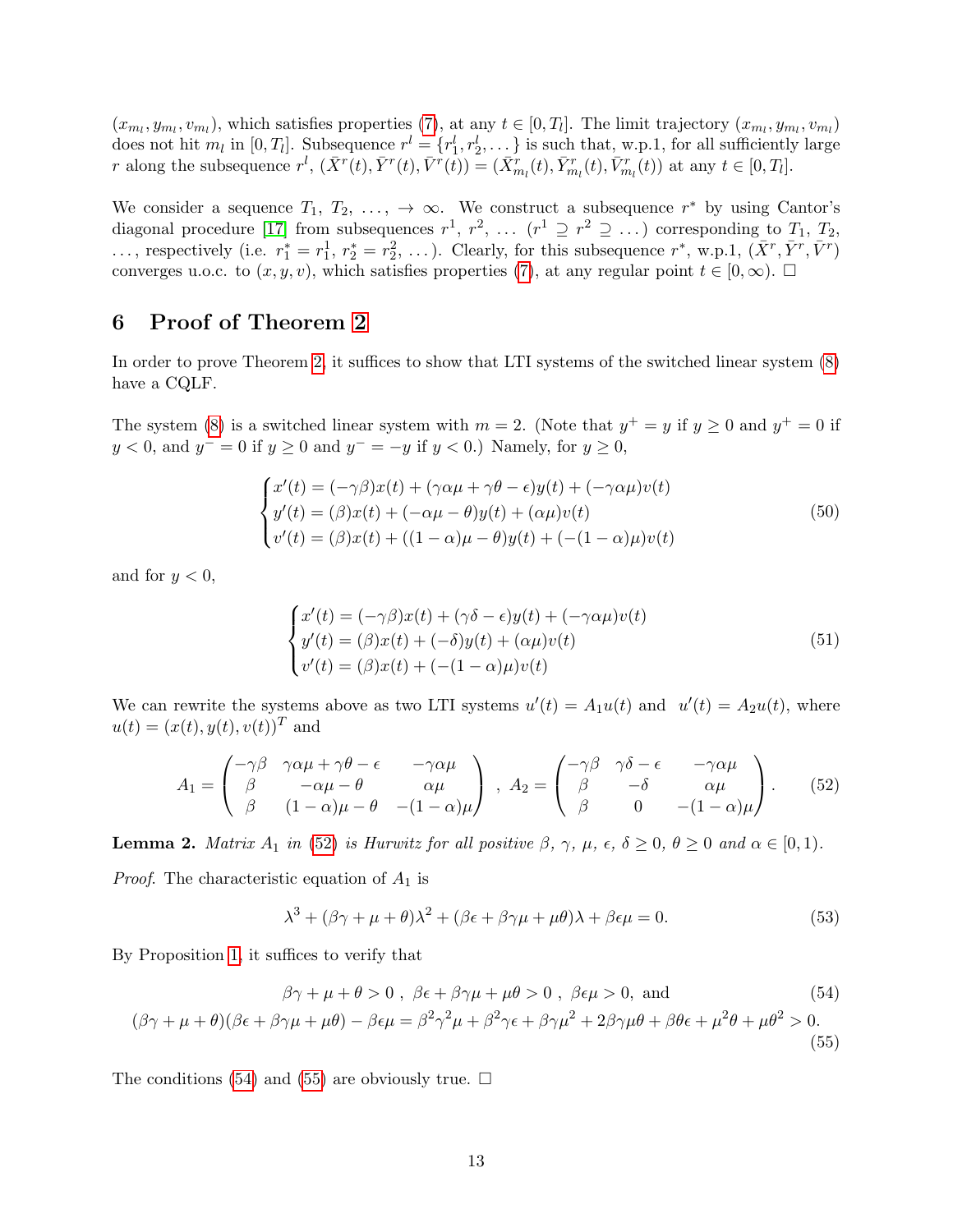<span id="page-14-2"></span>**Lemma 3.** For positive  $\beta$ ,  $\gamma$ ,  $\mu$ ,  $\epsilon$ ,  $\delta \geq 0$ ,  $\theta \geq 0$  and  $\alpha \in [0,1)$ , matrix  $A_2$  in [\(52\)](#page-13-1) is Hurwitz if and only if

$$
\left(\frac{\beta\gamma+\delta}{\mu}+(1-\alpha)\right)\left(\frac{\beta\gamma\mu+\delta\mu(1-\alpha)}{\beta\epsilon}+1\right)>1\tag{56}
$$

*Proof.* The characteristic equation of  $A_2$  is

$$
\lambda^3 + (\beta \gamma + \mu (1 - \alpha) + \delta)\lambda^2 + (\beta \epsilon + \beta \gamma \mu + \delta \mu (1 - \alpha))\lambda + \beta \epsilon \mu = 0.
$$
 (57)

By Proposition [1,](#page-4-2) it suffices to verify that

$$
\beta \gamma + \mu (1 - \alpha) + \delta > 0 , \ \beta \epsilon + \beta \gamma \mu + \delta \mu (1 - \alpha) > 0 , \ \beta \epsilon \mu > 0,
$$
 (58)

and  $(\beta \gamma + \mu(1-\alpha)+\delta)(\beta \epsilon + \beta \gamma \mu + \delta \mu(1-\alpha)) - \beta \epsilon \mu > 0$ , which is equivalent to [\(56\)](#page-14-0). The conditions [\(58\)](#page-14-1) are obviously true.  $\square$ 

It is easy to see that application of Lemma [3](#page-14-2) implies the following result.

<span id="page-14-3"></span>Corollary 13. Matrix  $A_2$  in [\(52\)](#page-13-1) is Hurwitz if

<span id="page-14-4"></span><span id="page-14-1"></span><span id="page-14-0"></span>
$$
\gamma > \frac{\alpha \mu - \delta}{\beta}.\tag{59}
$$

(Note that  $\gamma > 0$  by definition.)

<span id="page-14-5"></span>**Lemma 4.** Matrix  $A_2$  in [\(52\)](#page-13-1) is Hurwitz under the condition either [\(9\)](#page-8-2) or [\(10\)](#page-8-3).

Proof. This easily follows by applying Corollary [13.](#page-14-3)

<span id="page-14-6"></span>**Lemma 5.** Matrix product  $A_1A_2$  has no negative eigenvalues under the condition either [\(9\)](#page-8-2) or  $(10).$  $(10).$ 

Proof. With the help of MATLAB symbolic calculation, we have

$$
A_1^{-1} = \begin{pmatrix} -\frac{\theta}{\beta \epsilon} & -\frac{(\alpha \epsilon - \epsilon + \gamma \theta)}{\beta \epsilon} & \frac{\alpha}{\beta} \\ -\frac{1}{\epsilon} & -\frac{\gamma}{\epsilon} & 0 \\ -\frac{1}{\epsilon} & \frac{(\epsilon - \gamma \mu)}{\epsilon \mu} & -\frac{1}{\mu} \end{pmatrix} \text{ and } \det(A_1^{-1}) = -\frac{1}{\beta \epsilon \mu} < 0.
$$
 (60)

Therefore, matrix  $A_1^{-1}$  is non-singular. By Proposition [4,](#page-4-3) to demonstrate that the product  $A_1A_2$ has no negative eigenvalues, it will suffice to show that  $[A_1^{-1} + \tau A_2]$  is non-singular for all  $\tau \geq 0$ . We have

$$
\det[A_1^{-1} + \tau A_2] = [\beta^2 \epsilon^2 \mu^2 \tau^3 +
$$
  
+
$$
(\beta^2 \epsilon^2 + \beta^2 \gamma^2 \mu^2 - 2\beta \epsilon \mu^2 + \delta \mu^2 \theta + \alpha \beta \epsilon \mu^2 + \beta \delta \gamma \mu^2 - \alpha \delta \mu^2 \theta + \beta \gamma \mu^2 \theta - \alpha \beta \delta \epsilon \mu - \alpha \beta \delta \gamma \mu^2) \tau^2 +
$$
  
+
$$
(\mu^2 - \alpha \mu^2 + \beta^2 \gamma^2 - 2\beta \epsilon + \delta \theta + \beta \delta \gamma + \alpha \delta \mu + \beta \gamma \theta - \alpha \mu \theta - \alpha \beta \gamma \mu) \tau + 1]/(-\beta \epsilon \mu).
$$
 (61)

To show  $\det[A_1^{-1} + \tau A_2] \neq 0$  for all  $\tau \geq 0$ , it will suffice to show that the numerator of the ratio [\(61\)](#page-14-4) is strictly positive. We can represent the numerator of the ratio [\(61\)](#page-14-4) as follows.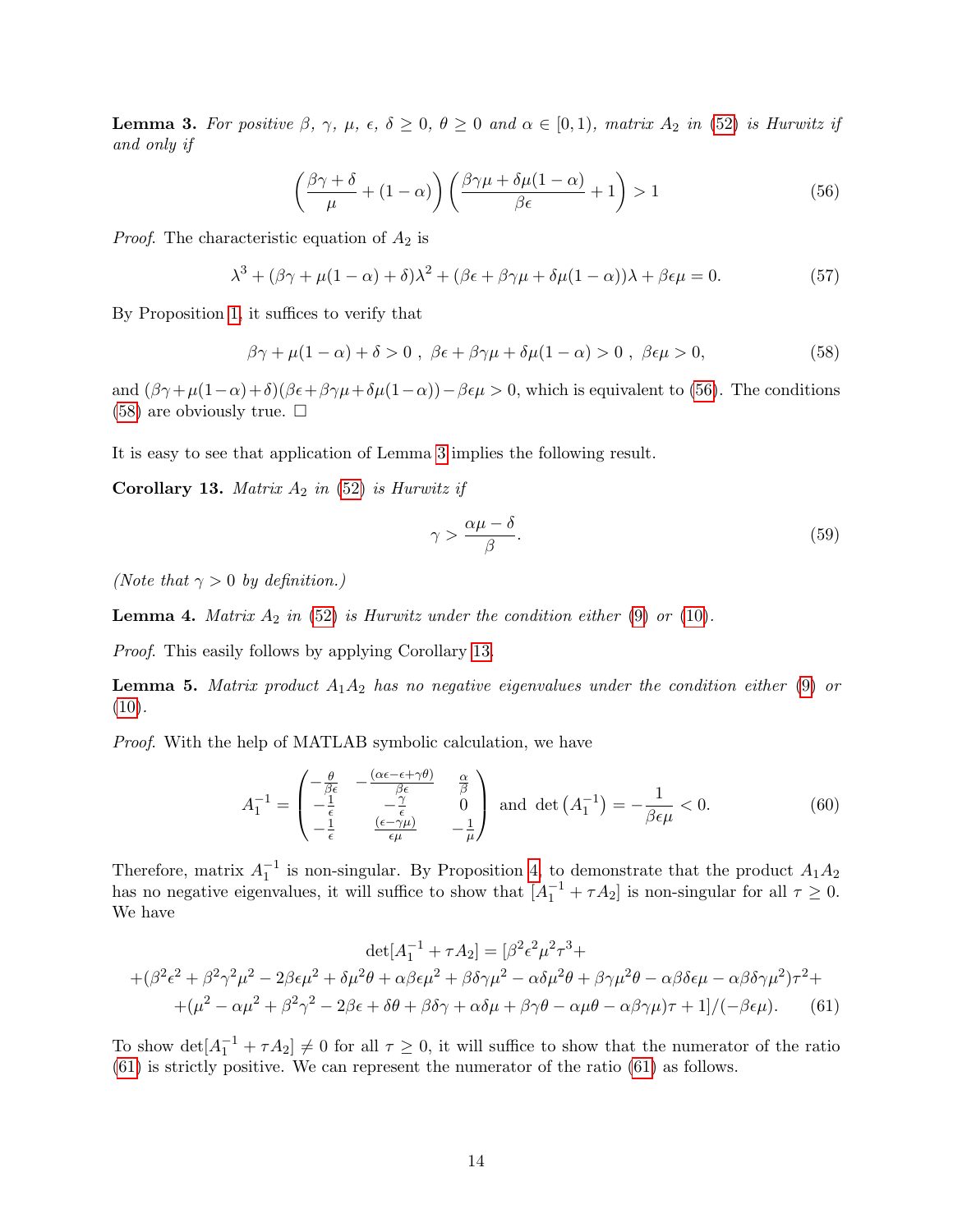(a) Under the condition [\(9\)](#page-8-2), the numerator of the ratio [\(61\)](#page-14-4) is

$$
\beta^2 \epsilon^2 \mu^2 \tau^3 + (\beta \epsilon \tau - 1)^2 +
$$
  
+
$$
[(\beta^2 \gamma^2 \mu^2 - 2\beta \epsilon \mu^2 - \alpha \beta \delta \epsilon \mu + \alpha \beta \epsilon \mu^2) + \delta \mu^2 \theta (1 - \alpha) + \beta \delta \gamma \mu^2 (1 - \alpha) + \beta \gamma \mu^2 \theta ] \tau^2 +
$$
  
+
$$
[\mu^2 (1 - \alpha) + \beta \gamma (\beta \gamma - \alpha \mu + \delta) + \alpha \delta \mu + (\beta \gamma - \alpha \mu + \delta) \theta ] \tau \stackrel{(63)-(64)}{>} 0, \tag{62}
$$

since the condition [\(9\)](#page-8-2) implies

<span id="page-15-2"></span><span id="page-15-1"></span>
$$
\gamma > \frac{\alpha \mu - \delta}{\beta} \Rightarrow \beta \gamma - \alpha \mu + \delta > 0,\tag{63}
$$

and 
$$
\gamma > \sqrt{\frac{(2-\alpha)\epsilon\mu + \alpha\epsilon\delta}{\beta\mu}} \Rightarrow \beta^2\gamma^2\mu^2 - 2\beta\epsilon\mu^2 - \alpha\beta\delta\epsilon\mu + \alpha\beta\epsilon\mu^2 > 0.
$$
 (64)

Hence, the numerator of the ratio [\(61\)](#page-14-4) is strictly greater than 0 under the condition [\(9\)](#page-8-2).

(b) Under the condition [\(10\)](#page-8-3), the numerator of the ratio [\(61\)](#page-14-4) is

$$
(\beta \epsilon \tau - 1)^2 \mu^2 \tau + (\beta \epsilon \tau - 1)^2 +
$$
  
+
$$
[(\beta^2 \gamma^2 \mu^2 - \alpha \beta \delta \epsilon \mu + \alpha \beta \epsilon \mu^2) + \delta \mu^2 \theta (1 - \alpha) + \beta \delta \gamma \mu^2 (1 - \alpha) + \beta \gamma \mu^2 \theta ] \tau^2 +
$$
  
+
$$
[(\beta^2 \gamma^2 - \beta \gamma (\alpha \mu - \delta) - \alpha \mu^2) + \alpha \delta \mu + (\beta \gamma - \alpha \mu + \delta) \theta ] \tau \stackrel{(66)-(67)}{>} 0,
$$
 (65)

since the condition [\(10\)](#page-8-3) implies

<span id="page-15-4"></span><span id="page-15-3"></span>
$$
\gamma > \frac{\alpha \mu - \delta + \sqrt{(\alpha \mu - \delta)^2 + 4\alpha \mu^2}}{2\beta} > \frac{\alpha \mu - \delta}{\beta}
$$
  

$$
\Rightarrow \beta^2 \gamma^2 - \beta \gamma (\alpha \mu - \delta) - \alpha \mu^2 > 0 \text{ and } \beta \gamma - \alpha \mu + \delta > 0
$$
(66)

and 
$$
\gamma > \sqrt{\max \left\{ \frac{\alpha \epsilon (\delta - \mu)}{\beta \mu}, 0 \right\}} \Rightarrow \beta^2 \gamma^2 \mu^2 - \alpha \beta \delta \epsilon \mu + \alpha \beta \epsilon \mu^2 > 0.
$$
 (67)

Hence, the numerator of the ratio [\(61\)](#page-14-4) is strictly greater than 0 under the condition [\(10\)](#page-8-3).

Therefore,  $A_1A_2$  has no negative eigenvalues under the condition either [\(9\)](#page-8-2) or [\(10\)](#page-8-3).  $\Box$ 

Conclusion of the proof of Theorem [2](#page-8-0). By Lemma [2,](#page-13-4)  $A_1$  is Hurwitz for all positive  $\beta$ ,  $\gamma$ ,  $\mu$ ,  $\epsilon$ ;  $\delta \geq 0$ ,  $\theta \geq 0$ ; and  $\alpha \in [0,1)$ . By Lemma [4,](#page-14-5)  $A_2$  is Hurwitz under the condition either [\(9\)](#page-8-2) or [\(10\)](#page-8-3). It is easy to verify that the difference  $A_1 - A_2$  has rank one. By Lemma [5,](#page-14-6)  $A_1A_2$  has no negative real eigenvalues under the condition either [\(9\)](#page-8-2) or [\(10\)](#page-8-3). Hence, by Proposition [3,](#page-4-4) two LTI systems  $u'(t) = A_1u(t)$  and  $u'(t) = A_2u(t)$  have a CQLF. Therefore, the system [\(8\)](#page-7-1) is exponentially stable under the condition either [\(9\)](#page-8-2) or [\(10\)](#page-8-3).  $\Box$ 

# <span id="page-15-0"></span>7 Numerical and simulation experiments and conjectures

In this section, we present some numerical and simulation experiments. These results are for both stylized and actual schemes, and both for the true system which includes boundary  $X \geq 0$ . We also put forward some conjectures based on these experiments.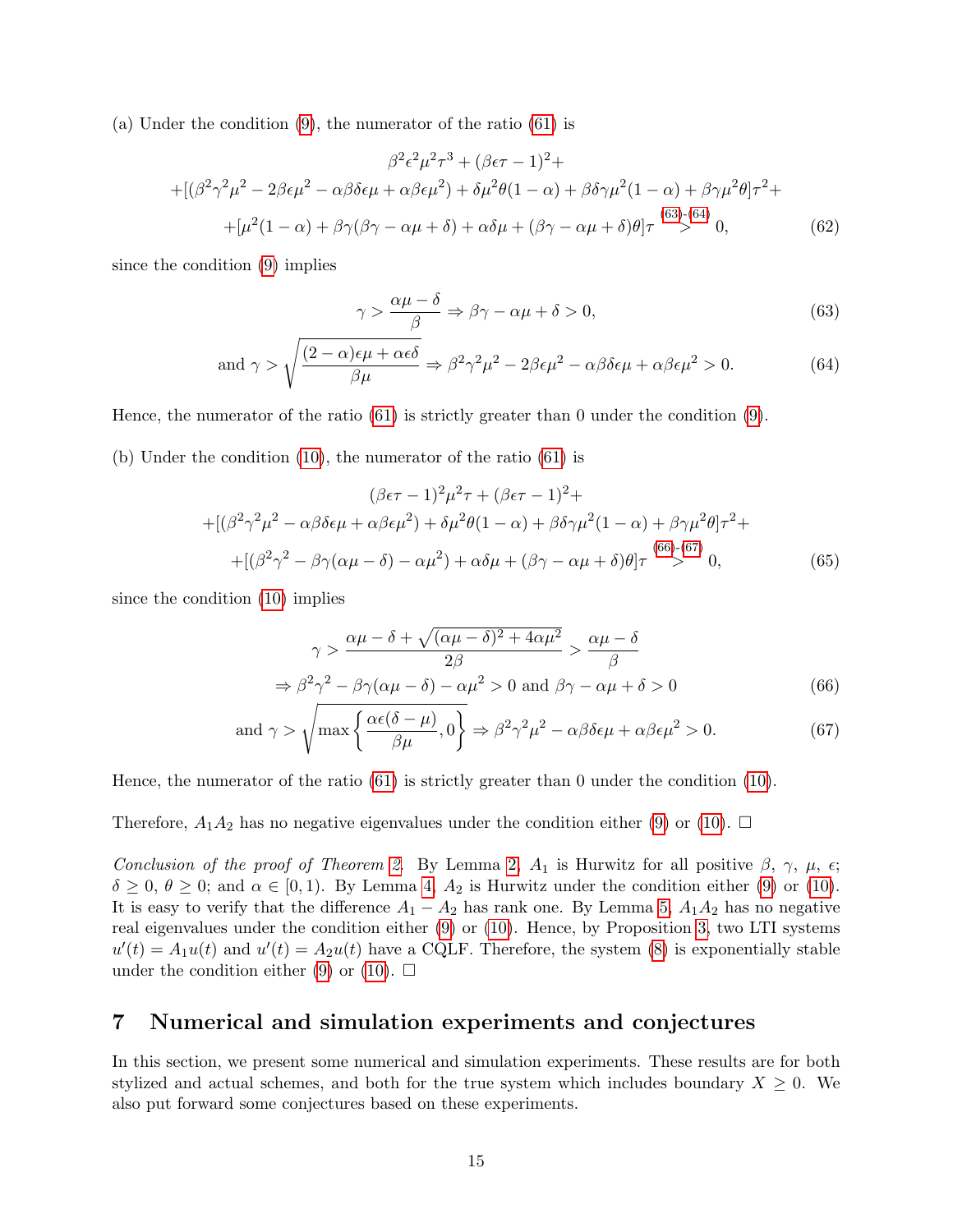#### 7.1 Stylized scheme

<span id="page-16-1"></span>Example 1. Consider the following set of parameters, which satisfies condition [\(9\)](#page-8-2):

$$
\Lambda = 2000
$$
,  $\alpha = 0.5$ ,  $\beta = 3$ ,  $\mu = 2$ ,  $\gamma = 1$ ,  $\epsilon = 1.5$ ,  $\delta = 1$ ,  $\theta = 0.1$ 

with four initial conditions: (a)  $(X(0), Y(0), Z(0)) = (0, 0, 0)$ ; (b)  $(X(0), Y(0), Z(0)) = (0, 2000, 0)$ ; (c)  $(X(0), Y(0), Z(0)) = (2000, -2000, 1000)$ ; (d)  $(X(0), Y(0), Z(0)) = (2000, 4000, 1000)$ . The red line of the figure is the fluid approximation and the blue one is the simulation experiment. We see the converging trajectories on the Figure [3.](#page-16-0) Note that Figures [3b](#page-16-0) and [3d](#page-16-0) show that the trajectory hits the boundary on X. We also did the numerical/simulation experiments with many different sets of parameters satisfying the condition [\(9\)](#page-8-2). All results, including those not shown on Figure [3,](#page-16-0) suggest the global stability of the system.

<span id="page-16-0"></span>

Figure 3: Stylized scheme: Comparison of fluid approximations with simulations in Example [1](#page-16-1)

<span id="page-16-2"></span>Example 2. We use sets of parameters:

 $\Lambda = 2000$ ,  $\alpha = 0.9$ ,  $\beta = 0.05$ ,  $\mu = 0.5$ ,  $\epsilon = 1$ ,  $\delta = 0.01$ ,  $\theta = 0.01$ 

with four different values of  $\gamma$  ( $\gamma_1 = 1$ ,  $\gamma_2 = 5$ ,  $\gamma_3 = 10$ , and  $\gamma_4 = 20$ ) (Figure [4\)](#page-17-1). The sets of parameters with  $\gamma_1 = 1$  and  $\gamma_2 = 5$  do not satisfy the condition [\(9\)](#page-8-2) while the sets of parameters with  $\gamma_3 = 10$  and  $\gamma_4 = 20$  satisfy the condition [\(9\)](#page-8-2). We consider an initial condition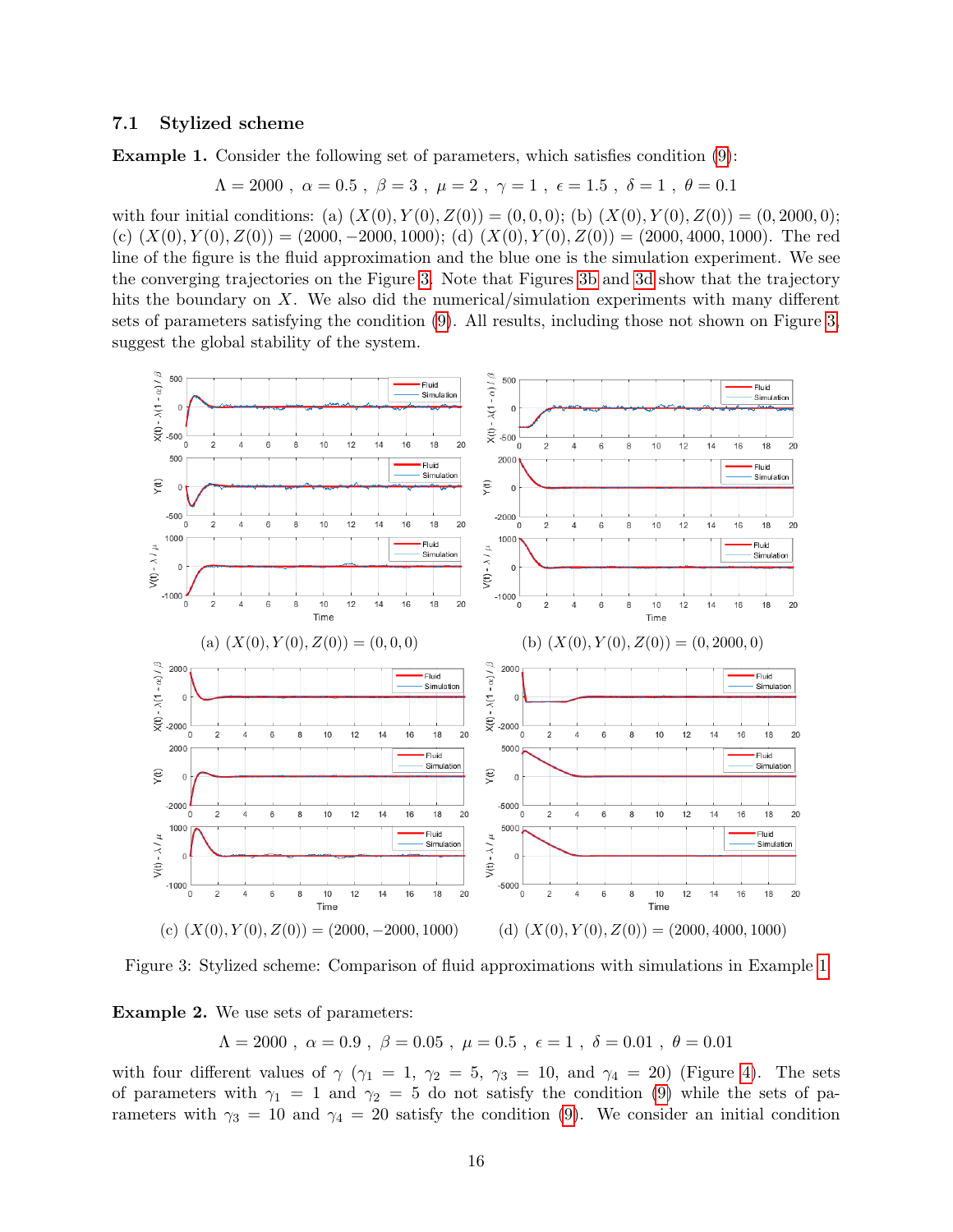$(X(0), Y(0), Z(0)) = (1000, 6000, 2000)$ . On the Figures [4b, 4c](#page-17-1) and [4d,](#page-17-1) we see that the trajectories converge. However, Figure [4a](#page-17-1) shows the trajectory that never converges under the set of parameters with  $\gamma_1 = 1$ .

<span id="page-17-1"></span>

Figure 4: Stylized scheme: Comparison of fluid approximations with simulations in Example [2](#page-16-2)

With many numerical/simulation experiments, the results, including those not shown on Figure [4,](#page-17-1) suggest both local and global stability of the system for all sufficiently large  $\gamma$ .

Our simulation experiments show that the fluid trajectory provides a very good approximation for the behavior of stylized scheme.

## <span id="page-17-0"></span>7.2 Actual scheme

Example 3. We conduct a simulation experiment for the actual scheme with the same set of parameters as in Example [1:](#page-16-1)

$$
\Lambda = 2000
$$
,  $\alpha = 0.5$ ,  $\beta = 3$ ,  $\mu = 2$ ,  $\gamma = 1$ ,  $\epsilon = 1.5$ ,  $\delta = 1$ ,  $\theta = 0.1$ 

with two initial conditions  $(X(0), Y(0), Z(0), X_{target}(0)) = (0, 0, 0, 0)$  and  $(X(0), Y(0), Z(0), X_{target}(0)) =$  $(0, 0, 0, 1000)$ . (Note that this set of parameters satisfies the condition  $(9)$ .) The results are shown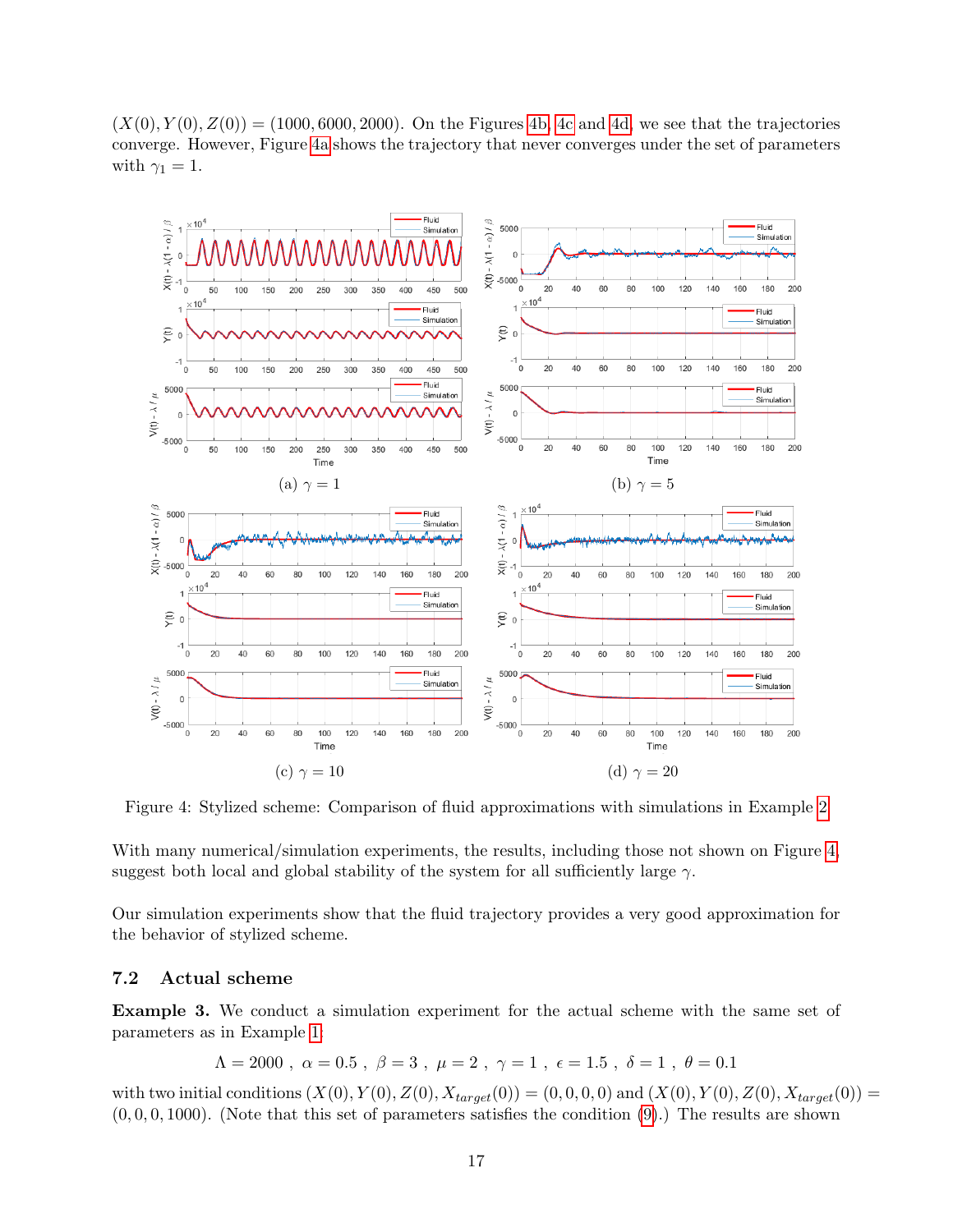in Figures [5](#page-18-0) and [6.](#page-18-1) We see that the magnitude of the difference between  $X_{target}$  and the actual number of invited agents  $X$  is very small (except at time 0) and can be negligible compared to their values. This explains why the trajectories of  $X_{target}$  and X are well approximated by the fluid trajectory, obtained for the stylized scheme.

<span id="page-18-0"></span>

Figure 5: Actual scheme:  $(X(0), Y(0), Z(0), X_{target}(0)) = (0, 0, 0, 0)$ 

<span id="page-18-1"></span>

Figure 6: Actual scheme:  $(X(0), Y(0), Z(0), X_{target}(0)) = (0, 0, 0, 1000)$ 

For the stylized scheme, the results suggest the global stability of our system for all sufficiently large  $\gamma$ . However, the problem with large  $\gamma$  is that the behavior of the stylized scheme may significantly deviate from the behavior of the actual scheme, as illustrated by the following example.

Example 4. Consider the following set of parameters:

$$
\Lambda = 2000
$$
,  $\alpha = 0.7$ ,  $\beta = 0.5$ ,  $\mu = 3$ ,  $\epsilon = 1$ ,  $\delta = 1$ ,  $\theta = 2$ 

with two values of  $\gamma$  ( $\gamma_1 = 10$ ,  $\gamma_2 = 20$ ); and an initial condition  $(X(0), Y(0), Z(0), X_{target}(0)) =$  $(0, 0, 0, 1000)$  (Figure [7\)](#page-19-0). These results show that the behavior of the actual scheme deviate substantially from the behavior of the fluid trajectory with large  $\gamma$ .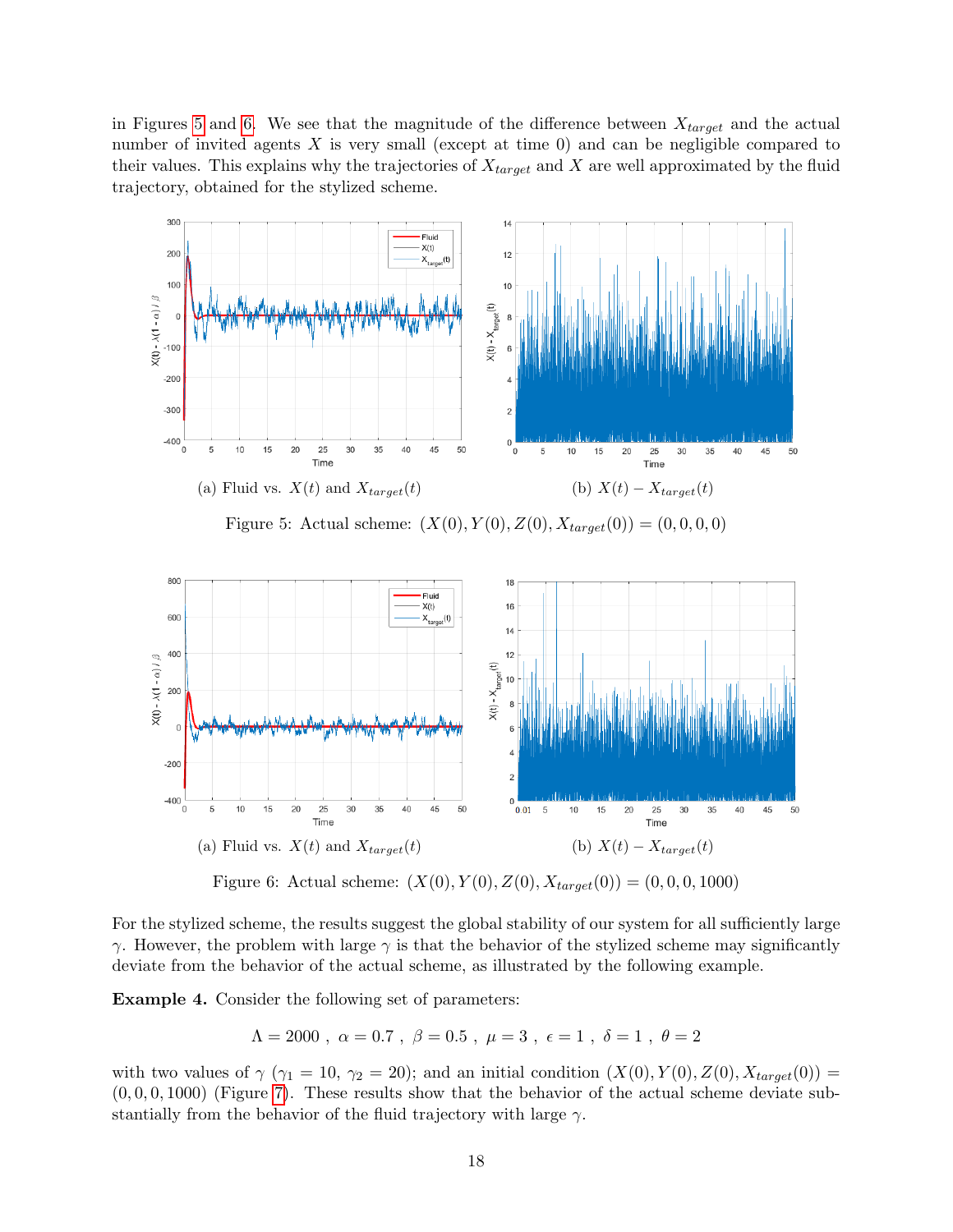<span id="page-19-0"></span>

Figure 7: Problem with large  $\gamma$  of the actual scheme

Since  $\alpha\mu > \delta$  and  $\epsilon \leq \frac{(\alpha\mu-\delta)^2\mu}{(2-\alpha)\mu\beta+\alpha\delta\beta}$ , then we choose  $\gamma = 2.3$  such that  $\gamma > \frac{\alpha\mu-\delta}{\beta}$  (Corollary [4\)](#page-8-5). We can see that, with a "good" value of  $\gamma$ , the behavior of the actual scheme deviate negligibly from the behavior of the fluid trajectory (Figure [8a\)](#page-19-1) and the difference between  $X_{target}$  and X is not large compared to their values (Figure [8b\)](#page-19-1).

<span id="page-19-1"></span>

Figure 8: A "good" value of  $\gamma$  for the actual scheme

## 7.3 Global vs. local stability of fluid limits

In this paper, we have derived some sufficient local stability conditions for the fluid limits. Based on a variety of simulation experiments above for the stylized scheme, we conjecture that local stability is sufficient for global stability of fluid limits for our model. In the next example, we compare the behavior of fluid limits for the system without boundary (given by [\(8\)](#page-7-1)) with that of the system with boundary (given by  $(7)$ ).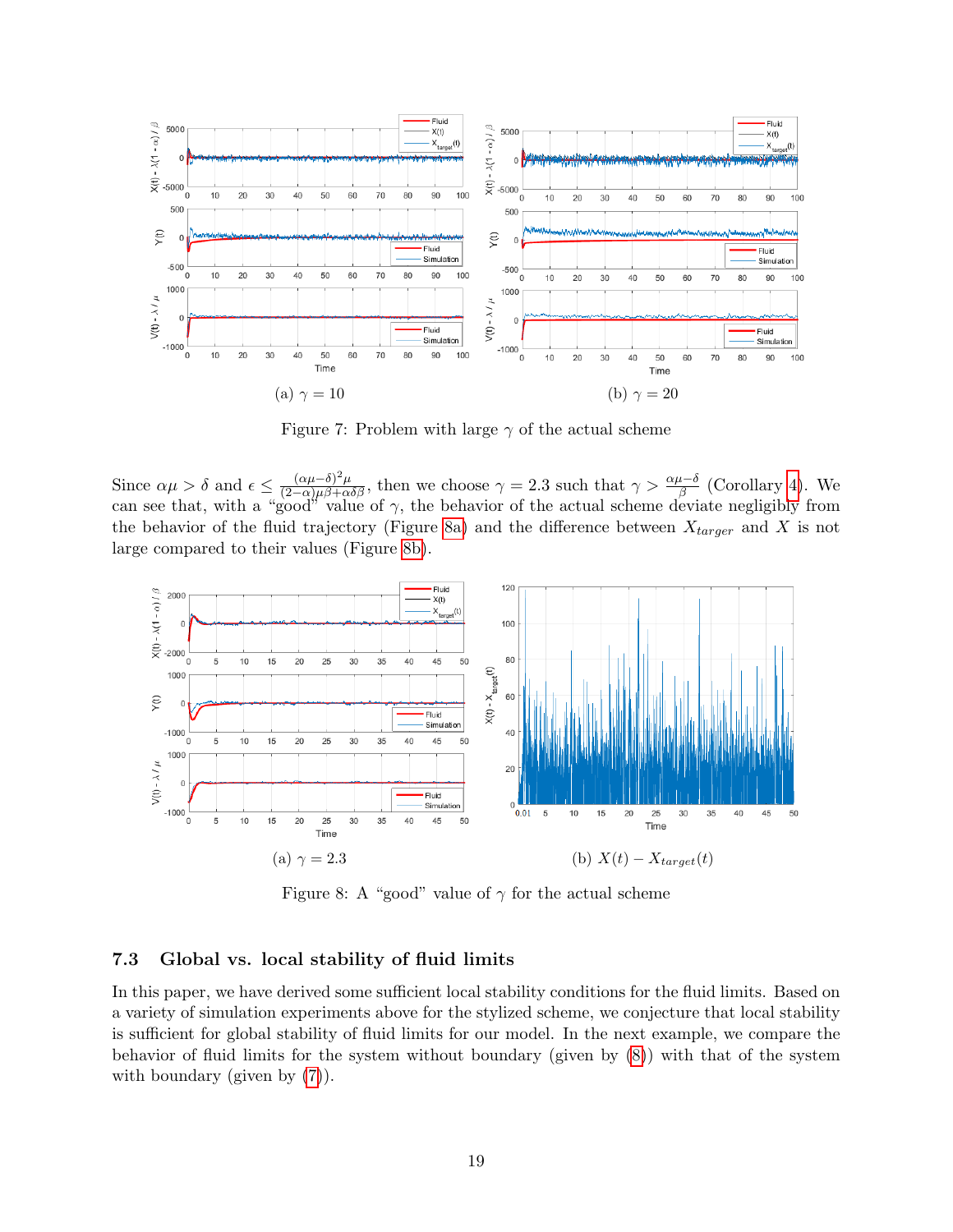Example 5. Consider two set of parameters, which satisfy the local stability conditions, so that the trajectory of the system  $(8)$  converges to the equilibrium point  $(0, 0, 0)$  (Figure [9\)](#page-20-1). The red line of the figure is the trajectory of the system [\(7\)](#page-7-3), which may hit the boundary  $X = 0$ , and the black one is the trajectory of the system [\(8\)](#page-7-1), for which there is no boundary.

<span id="page-20-1"></span>

Figure 9: Fluid trajectories of the systems [\(7\)](#page-7-3) and [\(8\)](#page-7-1)

With many experiments, the results, including those not shown in Figure [9,](#page-20-1) further suggest the global stability of the fluid limits, when the local stability holds.

## 7.4 Summary of conjectures, based on numerical and simulation experiments.

<span id="page-20-2"></span>Conjecture 1. Our system is globally stable if it is locally stable.

<span id="page-20-3"></span>Conjecture 2. Given all other parameters are fixed, our system is globally stable for all sufficiently large  $\gamma$ .

Obviously, Conjecture [1](#page-20-2) is stronger than Conjecture [2](#page-20-3) because we have proved the local stability when  $\gamma$  is large in this paper. We note again, however, that in a practical application the value of  $\gamma$  should not be made too large, because the stylized scheme behavior, which we studied in this paper, may substantially deviate from the behavior of the actual scheme, where uninviting pending agents are not allowed.

# <span id="page-20-0"></span>8 Discussion and further work

In this paper, we study a feedback-based agent invitation scheme for a model with randomly behaving agents and possible abandonment of customers and agents. This model is motivated by a variety of existing and emerging applications. The focus of the paper is on the stability properties of the system fluid limits, arising as asymptotic limits of the system process, when the system scale (customer arrival rate) grows to infinity. The dynamic system, describing the behavior of fluid limit trajectories has a very complex structure – it is a switched linear system, which in addition has a reflecting boundary. We derived some sufficient local stability conditions, using the machinery of switched linear systems and common quadratic Lyapunov functions. Our simulation and numerical experiments show good overall performance of the feedback scheme, when the local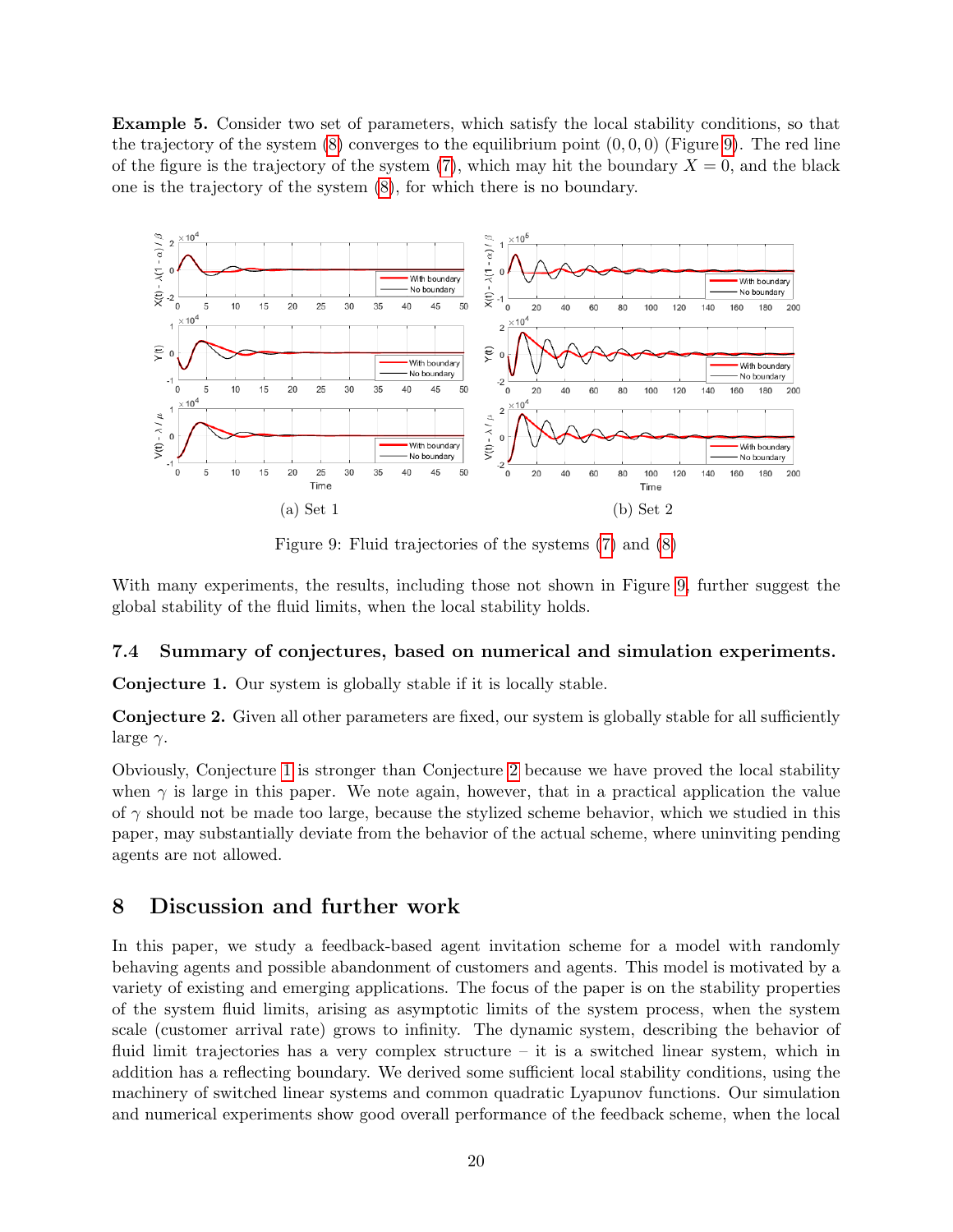stability conditions hold. They also suggest that, for our model, the local stability is in fact sufficient for the global stability of fluid limits. Verifying these conjectures, as well as expanding the sufficient local stability conditions, is an interesting subject for future research. Further generalizations of the agent invitation model are also of interest from both theoretical and practical points of view.

# References

- <span id="page-21-4"></span>[1] Z. Aksin, M. Armony, and V. Mehrotra. The modern call center: a multi-disciplinary perspective on operations management research. Production and Operations Management, 16(6):665– 688, 2007.
- <span id="page-21-6"></span>[2] American Telemedicine Association. Core Operational Guidelines for Telehealth Services Involving Provider-Patient Interactions, 2014. [http://www.americantelemed.org/docs/](http://www.americantelemed.org/docs/default-source/standards/core-operational-guidelines-for-telehealth-services.pdf?sfvrsn=6) [default-source/standards/core-operational-guidelines-for-telehealth-services.](http://www.americantelemed.org/docs/default-source/standards/core-operational-guidelines-for-telehealth-services.pdf?sfvrsn=6) [pdf?sfvrsn=6](http://www.americantelemed.org/docs/default-source/standards/core-operational-guidelines-for-telehealth-services.pdf?sfvrsn=6).
- <span id="page-21-8"></span>[3] S. Bengtson. Generating better results with crowdsourcing: Leverage a network of high-quality professionals for customer service. White paper, 2014.
- <span id="page-21-13"></span>[4] S. N. Ethier and T. G. Kurtz. Markov Processes: Characterization and Convergence. Wiley, 1986.
- <span id="page-21-7"></span>[5] P. Formisano. Flexibility for changing business needs: Improve customer service and drive more revenue with a virtual crowdsourcing solution. White paper, 2014.
- <span id="page-21-2"></span>[6] O. Garnet, A. Mandelbaum, and M. Reiman. Designing a call center with impatient customers. Manufacturing and Service Operations Management, 4(3):208–227, 2002.
- <span id="page-21-11"></span>[7] I. Gurvich and A. Ward. On the dynamic control of matching queues. Stochastic Systems, 4(2):479–523, 2014.
- <span id="page-21-12"></span>[8] J. P. Hespanha. Uniform stability of switched linear systems: extensions of LaSalle's invariance principle. IEEE Transactions on Automatic Control, 49(4):470–482, 2004.
- <span id="page-21-9"></span>[9] B. R. K. Kashyap. The double-ended queue with bulk service and limited waiting space. Operations Research, 14(5):822–834, 1966.
- <span id="page-21-3"></span>[10] H. Lin and P. J. Antsaklis. Stability and stabilizability of switched linear systems: A survey of recent results. IEEE Transactions on Automatic Control, 54(2):308–322, 2009.
- <span id="page-21-10"></span>[11] X. Liu, Q. Gong, and V. G. Kulkarni. Diffusion models for doubly-ended queues with renewal arrival processes. Forthcoming in Stochastic Systems. DOI: 10.1214/13-SSY113, 2014.
- <span id="page-21-5"></span>[12] S. McGee-Smith. Why companies are choosing to deploy the LiveOps cloud-based contact center, 2010. [http://www.liveops.com/sites/default/files/uploads/lo\\_wp\\_mcgee-smith\\_](http://www.liveops.com/sites/default/files/uploads/lo_wp_mcgee-smith_analytics.pdf) [analytics.pdf](http://www.liveops.com/sites/default/files/uploads/lo_wp_mcgee-smith_analytics.pdf).
- <span id="page-21-0"></span>[13] L. M. Nguyen and A. L. Stolyar. A service system with randomly behaving on-demand agents. SIGMETRICS Perform. Eval. Rev., 44(1):365–366, 2016.
- <span id="page-21-1"></span>[14] G. Pang and A. L. Stolyar. A service system with on-demand agent invitations. Queueing Syst. Theory Appl., 82(3-4):259–283, 2016.